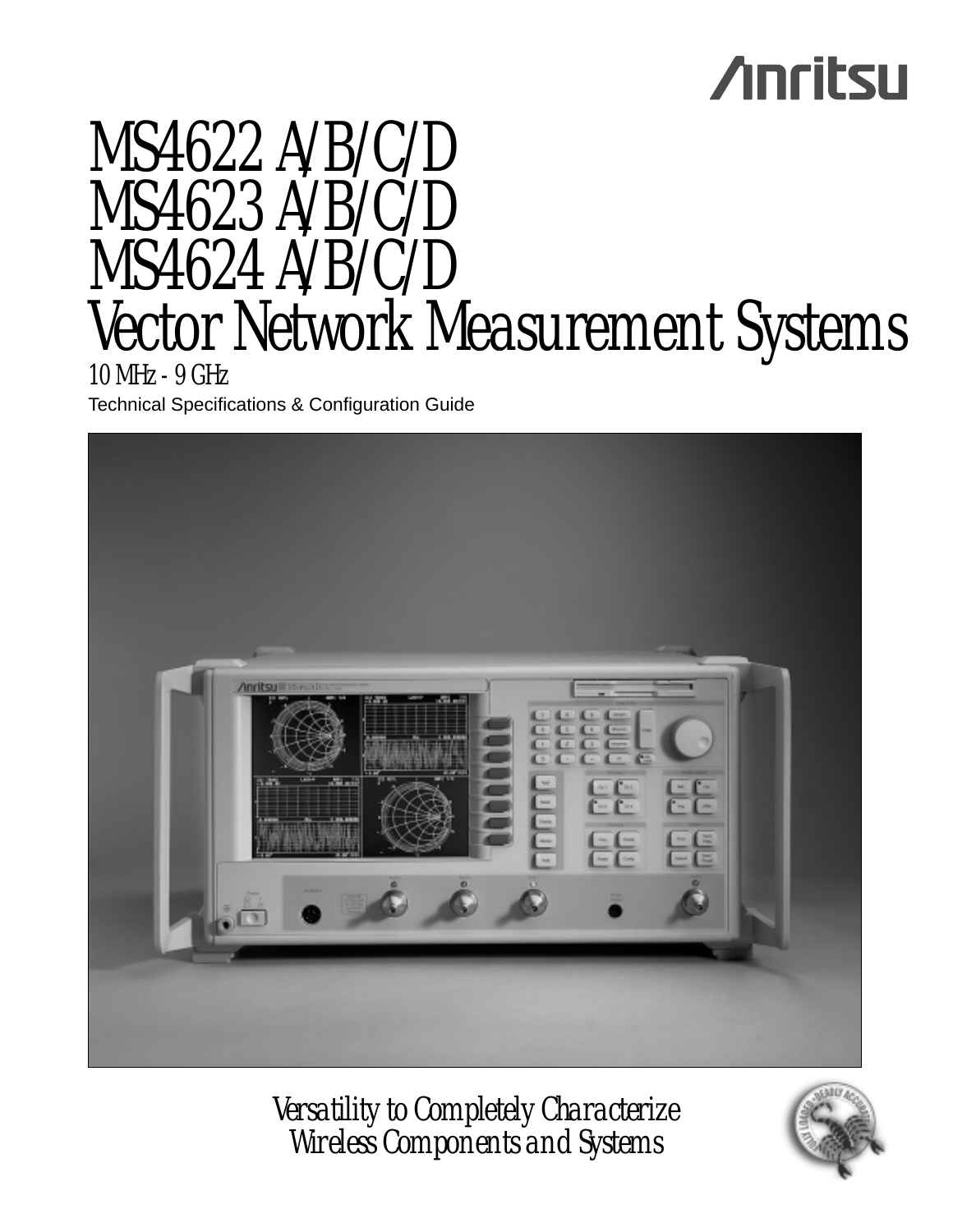#### **MS462xx TYPICAL SPECIFICATIONS OVERVIEW**

|                                                                                                                                                                                                                                                                                             | <b>MS4622x</b>                                                               | <b>MS4623x</b>                                                              | <b>MS4624x</b>                                                                             |
|---------------------------------------------------------------------------------------------------------------------------------------------------------------------------------------------------------------------------------------------------------------------------------------------|------------------------------------------------------------------------------|-----------------------------------------------------------------------------|--------------------------------------------------------------------------------------------|
| Frequency Range                                                                                                                                                                                                                                                                             | 10 MHz to 3 GHz                                                              | 10 MHz to 6 GHz                                                             | 10 MHz to 9 GHz                                                                            |
| $\blacksquare$ MS462xA T/R <sup>1</sup><br>■ MS462xB S-Parameter<br>MSA62xC, DRA <sup>2</sup><br>$\blacksquare$ MS462xD 4-Port                                                                                                                                                              |                                                                              | ■<br>■                                                                      | ■<br>■                                                                                     |
| <b>Source Summary</b><br>Power Range (No Options)<br>Level Accuracy<br>■ Sweep Range<br>■ Harmonics<br>■ Stability                                                                                                                                                                          | $+10$ to $-85$ dBm<br>$±1$ dB<br>20 dB Minimum<br>$-30$ dBc<br><5 ppm / year | $+7$ to $-85$ dBm<br>$±1$ dB<br>20 dB Minimum<br>$-30$ dBc<br><5 ppm / year | $+7$ to $-85$ dBm<br>$±1.5$ dB <sup>4</sup><br>20 dB Minimum<br>$-25$ dBc<br><5 ppm / year |
| <b>Receiver Summary</b><br>Average Noise, 10 Hz<br>$\bullet$ <3 GHz <sup>5</sup><br>$\bullet$ 3 to 6 GHz<br>$\bullet$ 6 to 9 GHz<br>■ 0.1 dB Compression<br>Maximum Input<br>Damage Level                                                                                                   | $-115$ dBm<br>$+7$ dBm<br>$+27$ dBm<br>$+30$ dBm                             | $-115$ dBm<br>$-105$ dBm<br>$+7$ dBm<br>$+27$ dBm<br>$+30$ dBm              | $-115$ dBm<br>$-115$ dBm<br>$-105$ dBm<br>$+7$ dBm<br>$+27$ dBm<br>$+30$ dBm               |
| <b>System Dynamic Range (Terminated)</b><br>■ 10 to 3000 MHz<br>■ 3000 to 6000 MHz<br>■ 6000 to 9000 MHz                                                                                                                                                                                    | 125 dB                                                                       | 125 dB<br>110 dB                                                            | 125 dB<br>120 dB<br>110 dB                                                                 |
| <b>High Level Noise</b><br>■ 10 to 3000 MHz<br>■ 3000 to 6000 MHz<br>■ 6000 to 9000 MHz                                                                                                                                                                                                     | <0.008 dB rms                                                                | <0.008 dB rms<br><0.018 dB rms                                              | $<$ 0.008 dB rms<br>$<$ 0.018 dB rms<br><0.018 dB rms                                      |
| <b>Standard Features</b><br>■ Mixed-Mode S-Parameters<br>■ Embedding/De-embedding<br>Arbitrary Impedance<br>Power Sweep/Gain Compression<br>■ Mixer Measurements<br>■ Pass/Fail, Limit Lines<br>■ 12 Independent Markers<br>■ AutoCal <sup>®</sup> Calibration<br>■ Multiple Source Control |                                                                              |                                                                             |                                                                                            |
| <b>Optional Features</b><br>Time Domain<br>$\blacksquare$ Noise Figure <sup>3</sup><br>Intermodulation Distortion<br>■ Harmonics<br>Mixer Group Delay<br>Processing Upgrade<br><b>Measurement Speed</b>                                                                                     | 150 µsec/point                                                               | 150 µsec/point                                                              | 150 µsec/point                                                                             |

1T/R is economical Transmission/Reflection (or one-path, two-port) configuration that measures  $S_{11}$ ,  $S_{21}$ .<br><sup>2</sup>DRA is Direct Receiver Access configuration for use in developing custom solutions.

3Noise Figure measurements start at 50 MHz. Options available for 3 or 6 GHz.

4Level Accuracy is ±1 dB to 6 GHz, ±1.5 dB to 9 GHz.

5Some degradation below 50 MHz.

#### **Other Notes**

**IF Bandwidth Range:** 10 Hz, 30 Hz, 100 Hz, 300 Hz, 1 kHz, 3 kHz, 10 kHz, and 30 kHz

**Data Points:** 1, 3, 15, 51, 101, 201, 401, 801, and 1601; Arbitrarily use Discrete Fill for 2 to 1601 points **Impedance:** 50 Ohms; Frequency Resolution: 1 Hz

**Standard Connector Type:** N-female; Optionally 3.5mm female, 3.5mm male, GPC-7, and N-male **Dimensions:** 224H x 425W x 450D mm (8.75 x 16.75 x 17.75 in.)

**Weight:** Ranges between 16 kg (35 lb.) and 23 kg (52 lb.) depending upon model and options

**Power Requirements:** 85-240V, 48-63Hz, 540 VA maximum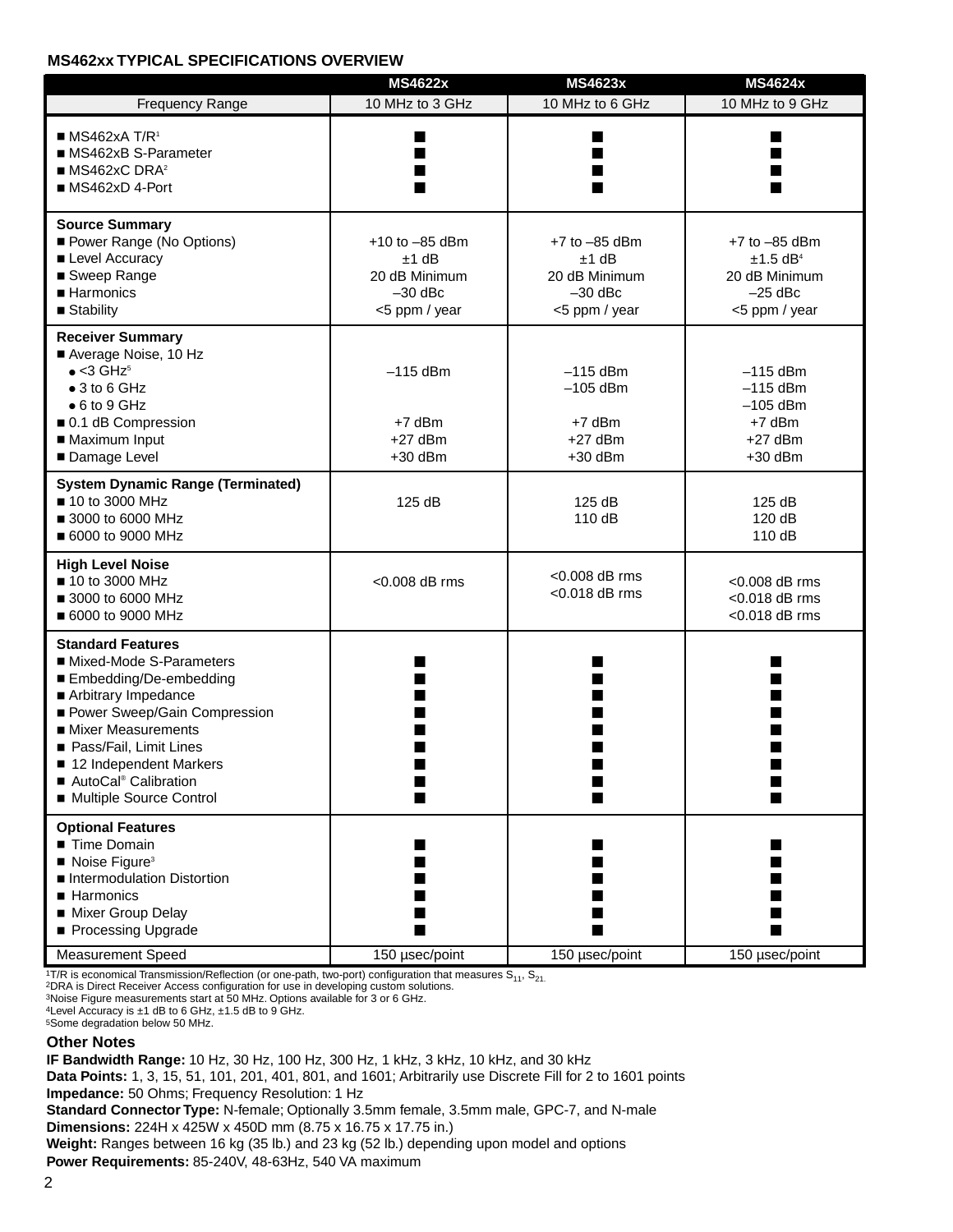#### **SYSTEM DESCRIPTION**

The foundation of the Scorpion® MS462xx Vector Network Measurement System (VNMS) is a high performance 2-port S-parameter measurement engine consisting of a single flexible source and ultra-linear receiver. This vector network analyzer (VNA) engine provides all the necessary features to thoroughly characterize your RF components versus time, frequency and power. Simply upgrade your Scorpion, as shown in the following table, to further apply this powerful engine towards performing 3 and 4-Port S-parameter measurements…

|                         | 0-LANAMETEN MODEL OONI IOONATION OYENYIEM |                        | <b>NEW</b>              |
|-------------------------|-------------------------------------------|------------------------|-------------------------|
| Configuration           | 10 MHz -3 GHz                             | 10 MHz - 6 GHz         | 10 MHz - 9 GHz          |
| 2-Port $T/R1$           | <b>MS4622A</b>                            | MS4623A                | MS4624A                 |
| 2-Port                  | MS4622B                                   | MS4623B                | MS4624B                 |
| 3-Port                  | MS4622B +<br>MS4600/3A                    | MS4623B +<br>MS4600/3B | MS4624B +<br>MS4600/3E  |
| 3-Port $T/R^2$          | $MS4622B +$<br>MS4600/6                   | MS4623B +<br>MS4600/6  | $MS4624B +$<br>MS4600/6 |
| 4-Port                  | MS4622D                                   | MS4623D                | MS4624D                 |
| 2-Port DRA <sup>3</sup> | MS4622C                                   | MS4623C                | MS4624C                 |
| 3-Port DRA <sup>3</sup> | MS4622C +<br>MS4600/3C                    | MS4623C +<br>MS4600/3D | MS4624C +<br>MS4600/3F  |

#### **S-PARAMETER MODEL CONFIGURATION OVERVIEW**

 $17/R$  is economical Transmission/Reflection (or one-path, two-port) configuration that measures  $S_{11}$ ,  $S_{21}$ .

23-Port T/R measures 2-port S-parameters plus two-path, three-port measurements.

3DRA is Direct Receiver Access configuration for use in developing custom solutions.

# **…And, Scorpion is NOT limited to just S-parameters.**

A single connection to Scorpion reveals the true performance of your RF device especially as your passive devices are integrated with active devices. This single instrument, consisting of both flexible models and powerful options, means you can design and manufacture all of your passive, active, mixer, power amplifier, and custom RF devices! For example, you can also add any or all of the following options to your 2, 3, or 4-Port S-parameter engine: Time Domain, Noise Figure, Frequency Translating Group Delay (FTGD), Harmonics and Intermodulation Distortion (IMD). This integrated and compact measurement solution provides unparalleled performance, versatility and value for all of your RF measurement requirements.

| $\Lambda$<br>SCORPION MS462xx VECTOR NETWORK MEASUREMENT SYSTEM PRODUCT OVERVIEW<br><b>NEW</b> |                                 |                                          |                                          |                          |  |  |
|------------------------------------------------------------------------------------------------|---------------------------------|------------------------------------------|------------------------------------------|--------------------------|--|--|
| <b>Model / Option</b>                                                                          | "A" Passive<br>T/R <sup>1</sup> | "B" Active / Mixer<br>Bal / Diff, 3-Port | "C" Antenna / Custom<br>DRA <sup>2</sup> | "D" Bal / Diff<br>4-Port |  |  |
| 10 MHz - 3 GHz (MS4622x)                                                                       |                                 |                                          |                                          |                          |  |  |
| 10 MHz - 6 GHz (MS4623x)                                                                       |                                 |                                          |                                          |                          |  |  |
| 10 MHz - 9 GHz (MS4624x)                                                                       |                                 |                                          |                                          |                          |  |  |
| Time Domain                                                                                    |                                 |                                          |                                          |                          |  |  |
| <b>Internal Second Source</b>                                                                  |                                 |                                          |                                          | Standard                 |  |  |
| 50 MHz - 3 GHz NF<br>50 MHz - 6 GHz NF                                                         | Contact<br>Factory              |                                          |                                          |                          |  |  |
| Mixer Group Delay                                                                              |                                 |                                          |                                          |                          |  |  |
| Third Port (No Source)                                                                         | <b>Contact Factory</b>          |                                          |                                          |                          |  |  |
| Step Attenuator                                                                                |                                 | Standard                                 | Standard                                 | Standard                 |  |  |
| <b>Harmonics</b>                                                                               |                                 |                                          |                                          |                          |  |  |
| AutoCal Control                                                                                |                                 |                                          |                                          |                          |  |  |
| <b>Connector Designation</b>                                                                   |                                 |                                          |                                          |                          |  |  |
| Intermodulation Distortion                                                                     |                                 |                                          |                                          |                          |  |  |
| <b>Processing Upgrade</b>                                                                      |                                 |                                          |                                          | Standard                 |  |  |

1T/R is economical Transmission/Reflection (or one-path, two-port) configuration that measures  $S_{11}$ ,  $S_{21}$ .<br><sup>2</sup>DRA is Direct Receiver Access configuration for use in developing custom solutions.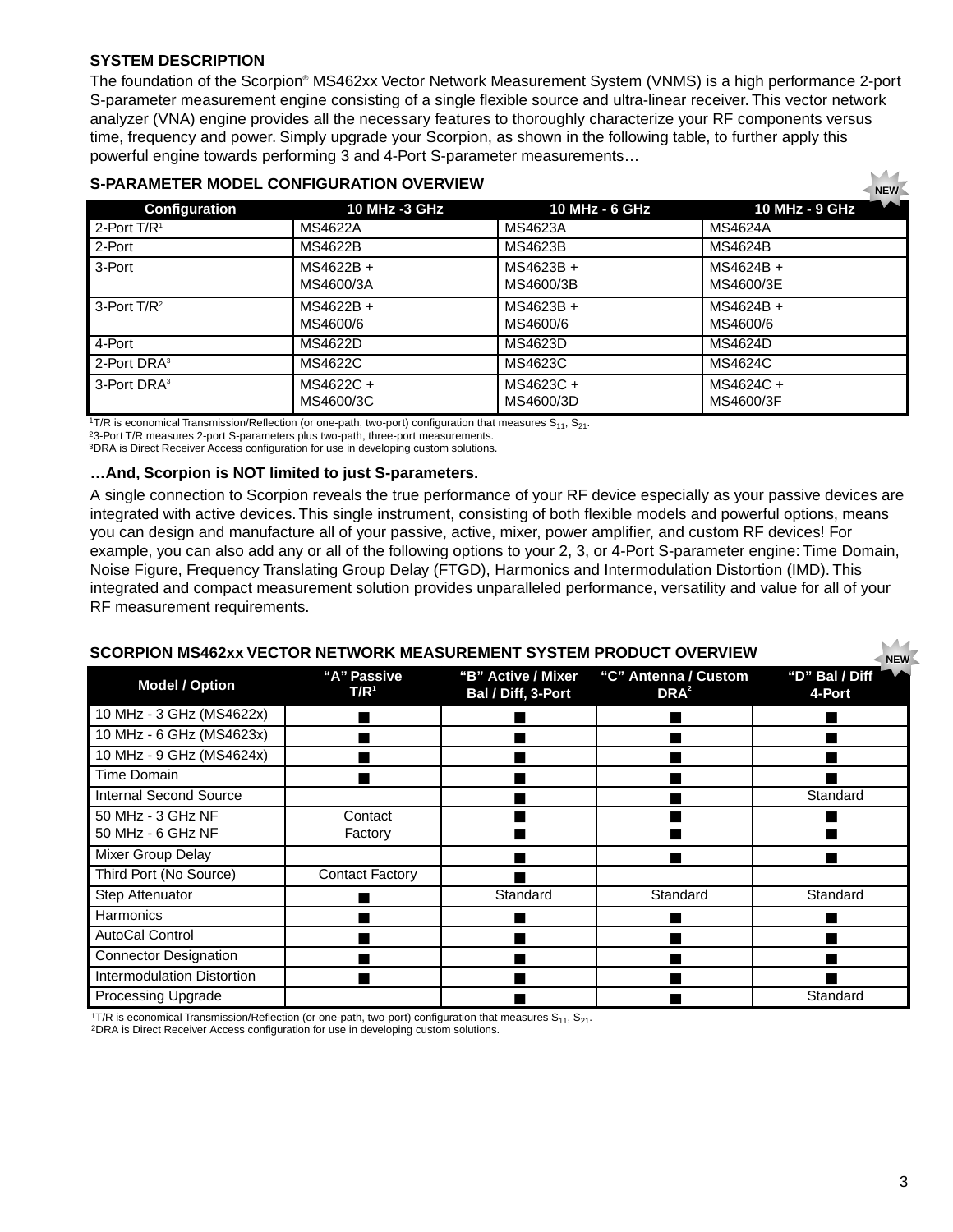# **TECHNICAL SPECIFICATIONS**

Technical Specifications and Configuration Guide for Scorpion are detailed in the following pages.

#### **TEST CONDITIONS**

The specifications in the following pages describe the warranted performance of the instrument at  $23 \pm 3$ °C when the unit is calibrated with the appropriate AutoCal module or coaxial calibration kit. A warm-up time of ninety (90) minutes should be allowed prior to verifying system specifications. Performance parameters denoted as "typical" indicate non-warranted specifications.

# **Test Port Corrected Characteristics**

#### **Standard Connector Type:** N female

**Optional Connector Types:** 3.5mm female (MS4600/11SF), 3.5mm male (MS4600/11S), GPC-7 (MS4600/11A) and N male (MS4600/11NM)

| <b>Connector</b>  | Configuration                          | <b>Frequency</b><br>(MHz) | <b>Directivity</b><br>(dB) | <b>Source Match</b><br>(dB) | <b>Load Match</b><br>(dB) |
|-------------------|----------------------------------------|---------------------------|----------------------------|-----------------------------|---------------------------|
| 3.5 <sub>mm</sub> | Ports 1 & 2                            | 10-1000                   | $>46$                      | >44                         | >46                       |
| (MS4600/11S)      | <b>MS462xB</b>                         | 1000-3000                 | >44                        | >41                         | >44                       |
| (MS4600/11SF)     | MS462xD                                | 3000-6000                 | $>38$                      | $>39$                       | $>38$                     |
|                   |                                        | 6000-9000                 | $>37$                      | $>36$                       | $>37$                     |
|                   | Ports 3 & 4                            | 10-1000                   | >44                        | $>42$                       | >44                       |
|                   | MS462xB/Opt3x                          | 1000-3000                 | $>42$                      | $>40$                       | $>42$                     |
|                   | MS462xD                                | 3000-6000                 | $>37$                      | $>37$                       | >37                       |
|                   |                                        | 6000-9000                 | $>36$                      | $>35$                       | $>36$                     |
| N-Type            | Ports 1 & 2                            | 10-1000                   | $>46$                      | $>44$                       | >46                       |
| Standard N(F)     | MS462xB<br>MS462xD                     | 1000-3000                 | >44                        | >41                         | >44                       |
| (MS4600/11NM)     |                                        | 3000-6000                 | $>38$                      | $>39$                       | >38                       |
|                   |                                        | 6000-9000                 | >37                        | $>36$                       | >37                       |
|                   | Port 3 & 4<br>MS462xB/Opt3x<br>MS462xD | 10-1000                   | >44                        | $>42$                       | >44                       |
|                   |                                        | 1000-3000                 | $>42$                      | $>40$                       | $>42$                     |
|                   |                                        | 3000-6000                 | >37                        | >37                         | >37                       |
|                   |                                        | 6000-9000                 | $>36$                      | $>35$                       | $>36$                     |
| $GPC-7$           | <b>Ports 1 &amp; 2</b>                 | 10-1000                   | $>46$                      | >44                         | >46                       |
| (MS4600/11A)      | MS462xB                                | 1000-3000                 | >44                        | >41                         | >44                       |
|                   | MS462xD                                | 3000-6000                 | $>38$                      | $>39$                       | $>38$                     |
|                   |                                        | 6000-9000                 | $>37$                      | $>36$                       | $>37$                     |
|                   | Port 3 & 4                             | 10-1000                   | >44                        | $>42$                       | >44                       |
|                   | MS462xB/Opt3x                          | 1000-3000                 | $>42$                      | $>40$                       | $>42$                     |
|                   | MS462xD                                | 3000-6000                 | >37                        | $>37$                       | $>37$                     |
|                   |                                        | 6000-9000                 | $>36$                      | $>35$                       | $>36$                     |

(12-term error correction applied; 24-term error correction applied for Port 3; 40-term error correction applied for Port 4)

#### **TEST PORT RAW CHARACTERISTICS**

| <b>Frequency Range</b> | <b>Raw Directivity</b><br>(All Models) | <b>Raw Port Match</b><br>(All Models) |  |
|------------------------|----------------------------------------|---------------------------------------|--|
| 10 MHz - 3 GHz         | 23 dB                                  | 15 $dB^*$                             |  |
| 3 GHz - 6 GHz          | 20 dB                                  | 15dB                                  |  |
| $6$ GHz - 9 GHz        | 15dB                                   | 9 dB                                  |  |

\*MS462xD models with Option 4F or 4G degraded below 100 MHz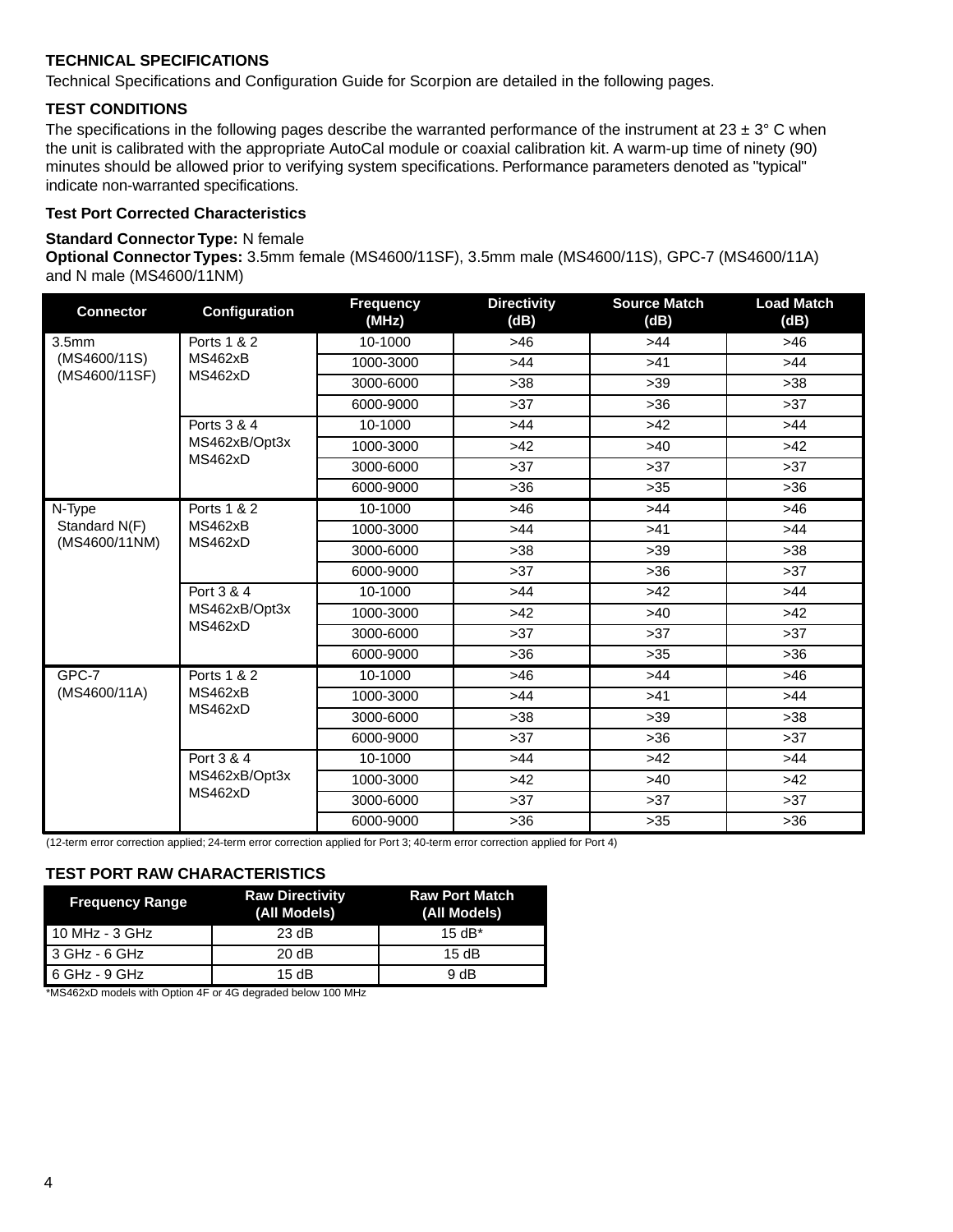# **DYNAMIC RANGE**

System Dynamic Range is defined as the differential between the power available at Port 1 and the system noise floor. The noise floor of the system is defined as the peak of the noise trace under the following conditions; terminating all test ports with broadband coaxial loads, applying full 12-term error correction and minimum (10 Hz) IF bandwidth with one average applied.

| <b>TYPICAL SYSTEM DYNAMIC RANGE: For Nominal Receiver Compression (Option 4 not installed)</b> |  |
|------------------------------------------------------------------------------------------------|--|
|------------------------------------------------------------------------------------------------|--|

|               |                                 | <b>Frequency</b> | <b>Typical Port</b> | <b>Noise Floor</b> | <b>System Dynamic</b> |
|---------------|---------------------------------|------------------|---------------------|--------------------|-----------------------|
|               | <b>Models</b>                   | (MHz)            | Power (dBm)         | dBm                | Range (dB)            |
|               | <b>MS4622A</b>                  | 50               | 14                  | $-100$             | 114                   |
|               | 3 GHz                           | 800              | 14                  | $-115$             | 129                   |
|               | 2-Port                          | 1900             | 14                  | $-115$             | 129                   |
|               | $T/R$ <sup>1</sup>              | 3000             | $\overline{13}$     | $-115$             | 128                   |
|               | <b>MS4622B</b>                  | 50               | 12                  | $-100$             | $\overline{112}$      |
|               | 3 GHz                           | 800              | 12                  | $-115$             | 127                   |
|               | 2, 3-Port                       | 1900             | $\overline{12}$     | $-115$             | 127                   |
|               |                                 | 3000             | $\overline{11}$     | $-115$             | 126                   |
| $\mathcal{A}$ | <b>MS4622D</b>                  | 50               | $\overline{12}$     | $-100$             | $\frac{112}{112}$     |
| <b>NEW</b>    | 3 GHz                           | 800              | $\overline{12}$     | $-115$             | $\overline{127}$      |
|               | 4-Port                          | 1900             | 12                  | $-115$             | 127                   |
|               |                                 | 3000             | 11                  | $-115$             | 126                   |
|               | <b>MS4623A</b>                  | $\overline{50}$  | $\overline{13}$     | $-100$             | 113                   |
|               | 6 GHz                           | 1900             | 13                  | $-115$             | 128                   |
|               | 2-Port<br>T/R <sup>1</sup>      | 3000             | 13                  | $-115$             | 128                   |
|               |                                 | 6000             | 11                  | $-105$             | $\frac{116}{116}$     |
|               | <b>MS4623B</b>                  | $\overline{50}$  | $\overline{11}$     | $-100$             | $\overline{111}$      |
|               | 6 GHz<br>2, 3-Port              | 1900             | 11                  | $-115$             | 126                   |
|               |                                 | 3000             | $\overline{11}$     | $-115$             | 126                   |
|               |                                 | 6000             | 10                  | $-105$             | $\frac{115}{115}$     |
|               | <b>MS4623D</b>                  | $\overline{50}$  | 11                  | $-100$             | $\frac{111}{11}$      |
| <b>NEW</b>    | 6 GHz                           | 1900             | 11                  | $-115$             | 126                   |
|               | 4-Port                          | 3000             | $\overline{11}$     | $-115$             | 126                   |
|               |                                 | 6000             | 10                  | $-105$             | $\frac{115}{115}$     |
| $\mathcal{M}$ | <b>MS4624A</b>                  | 50               | 14                  | $-100$             | $\frac{114}{114}$     |
| <b>NEW</b>    | 9 GHz                           | 1900             | 14                  | $-115$             | 129                   |
|               | 2, 3-Port<br>$T/R$ <sup>1</sup> | 3000             | 13                  | $-115$             | 128                   |
|               |                                 | 6000             | $\overline{12}$     | $-115$             | 127                   |
|               |                                 | 9000             | $\overline{12}$     | $-105$             | 117                   |
| M             | MS4624B                         | 50               | $\overline{12}$     | $-100$             | $\overline{112}$      |
| <b>NEW</b>    | 9 GHz                           | 1900             | 12                  | $-115$             | 127                   |
|               | 2, 3-Port                       | 3000             | $\overline{11}$     | $-115$             | 126                   |
|               |                                 | 6000             | 11                  | $-115$             | 126                   |
|               |                                 | 9000             | $\overline{11}$     | $-105$             | 116                   |
|               | MS4624D                         | 50               | $\overline{12}$     | $-100$             | $\frac{112}{112}$     |
| <b>NEW</b>    | 9 GHz                           | 1900             | $\overline{12}$     | $-115$             | 127                   |
|               | 4-Port                          | 3000             | $\overline{11}$     | $-115$             | 126                   |
|               |                                 | 6000             | 11                  | $-115$             | 126                   |
|               |                                 | 9000             | 11                  | $-105$             | 116                   |

1T/R is economical Transmission/Reflection (or one-path, two-port) configuration that measures  $S_{11}$ ,  $S_{21}$ .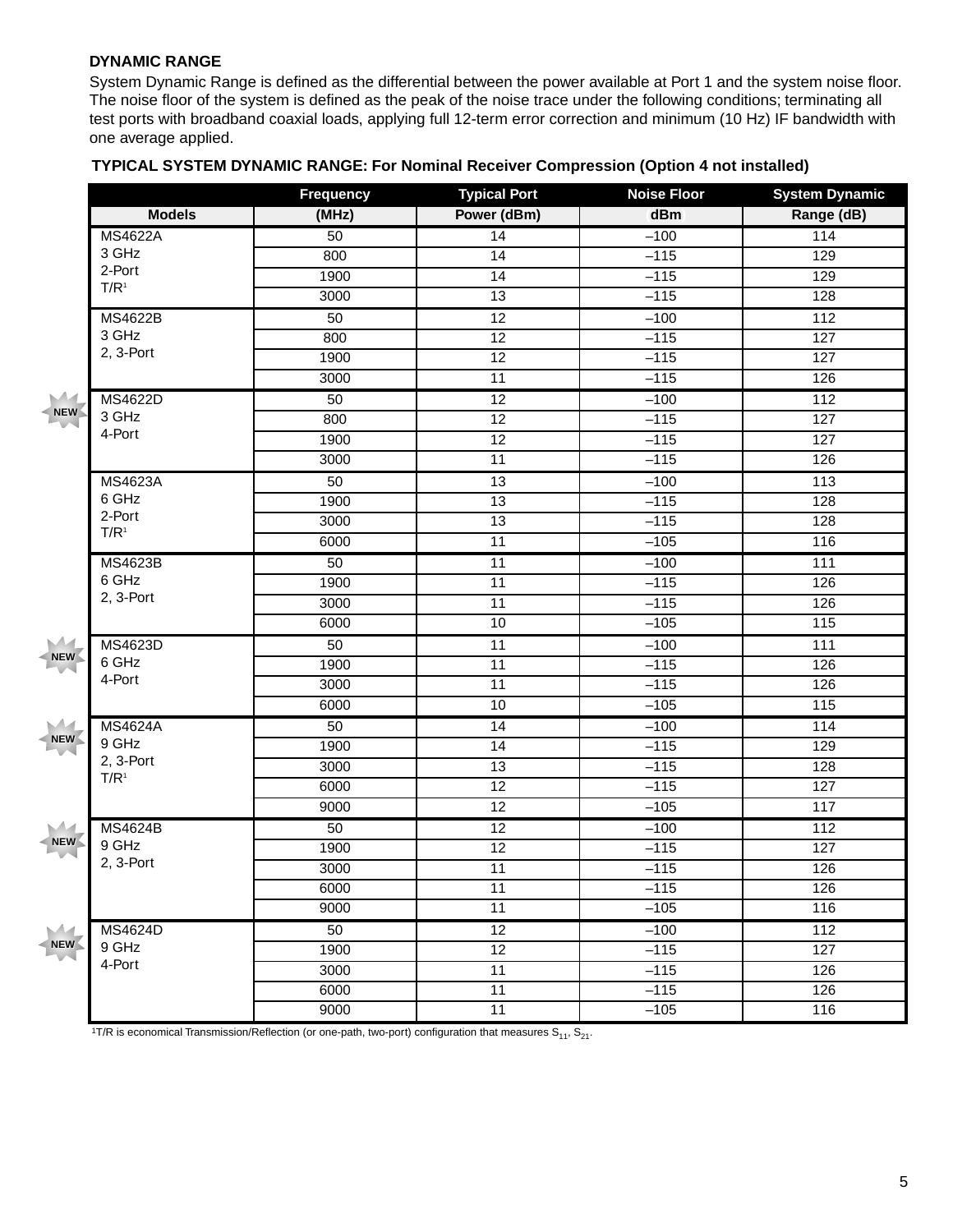# **SOURCE SPECIFICATIONS**

The following source specifications apply to both the standard (Source 1) and optional (Source 2, reference Option 3x) sources within Scorpion.

### **Power Output Range:**

Standard source output power ranges are summarized in the following table. Note that the source output power range is primarily affected in the 4-port configuration or when adding the option for Noise Figure (MS4600/4 or MS4600/4B).

| Configuration                          | <b>Model/Option</b>                                                                                              | <b>Frequency Range</b>                                                                                                    | Source 1                                                                                              | Source 2                                                      |
|----------------------------------------|------------------------------------------------------------------------------------------------------------------|---------------------------------------------------------------------------------------------------------------------------|-------------------------------------------------------------------------------------------------------|---------------------------------------------------------------|
| 2-Ports<br>No Options                  | MS4622X <sup>1</sup><br>MS4623X <sup>1</sup><br>MS4624X <sup>1</sup>                                             | 10 MHz to 3 GHz<br>10 MHz to 6 GHz<br>10 MHz to 9 GHz                                                                     | $+10$ to $-85$ dBm<br>$+7$ to $-85$ dBm<br>$+7$ to $-85$ dBm                                          | N/A<br>N/A<br>N/A                                             |
| 3-Ports<br><b>Without Noise Figure</b> | MS4622B +<br>MS4600/3B or 3D<br>(2 <sup>nd</sup> Internal Source)                                                | 10 MHz to 3 GHz                                                                                                           | $+10$ to $-85$ dBm                                                                                    | $+10$ to $-85$ dBm                                            |
|                                        | MS4623B +<br>MS4600/3E or 3F<br>(2 <sup>nd</sup> Internal Source)                                                | 10 MHz to 6 GHz                                                                                                           | $+7$ to $-85$ dBm                                                                                     | $+7$ to $-85$ dBm                                             |
|                                        | MS4624B +<br>MS4600/3E or 3F<br>(2 <sup>nd</sup> Internal Source)                                                | 10 MHz to 9 GHz                                                                                                           | $+7$ to $-85$ dBm                                                                                     | $+7$ to $-85$ dBm                                             |
| 2, 3. or 4-Ports<br>Add Noise Figure   | MS4622B + MS4600/4<br>MS4623B + MS4600/4(B)<br>$MS4624B + MS4600/4(B)$<br>MS462xD + MS4600F<br>MS462xD + MS4600G | Add 3 GHz NF <sup>2</sup><br>Add 3 or 6 GHz $NF2$<br>Add 3 or 6 GHz NF <sup>2</sup><br>Add 3 GHz $NF2$<br>Add 6 GHz $NF2$ | $+7$ to $-85$ dBm<br>$+5$ to $-85$ dBm<br>$+5$ to $-85$ dBm<br>$+5$ to $-85$ dBm<br>$+5$ to $-85$ dBm | No Change<br>No Change<br>No Change<br>No Change<br>No Change |
| 4-Ports                                | MS4622D<br>MS4623D<br>MS4624D                                                                                    | 10 MHz to 3 GHz<br>10 MHz to 6 GHz<br>10 MHz to 9 GHz                                                                     | $+10$ to $-85$ dBm<br>$+7$ to $-85$ dBm<br>$+7$ to $-85$ dBm                                          | $+10$ to $-15$ dBm<br>$+7$ to $-15$ dBm<br>$+7$ to $-15$ dBm  |

1MS4622A and MS4623A source power includes optional step attenuator; otherwise lowest port power is –15 dBm.

2Noise Figure measurements start at 50 MHz.

# **Frequency Resolution:** 1 Hz

**Frequency Stability - Aging: < 5x10<sup>-6</sup> / year** 

**Temperature:**  $< 5x10°$  over  $+15°$  C to  $+50°$  C

**Power Control Range:** > 20 dB. The minimum absolute level for power sweep is -15 dBm while the maximum power output for a unit is typically +10 dBm, depending upon configuration.

**Source Power Level:** The source power (dBm) may be set from the front panel menu or via GPIB. Port 1 power level is settable from +10 dBm (on the simpler test sets, ranging to +5 dBm on the most complex) to -15 dBm with 0.01 dB resolution. In addition, the Port 1 (& Port 3) power may be attenuated in 10 dB steps using the internal 70 dB step attenuator. Port 3 step attenuator is not available in D models. Port 1 step attenuator is optional in A models.

**Power Level Accuracy:**  $\pm 1$  dB to 6 GHz,  $\pm 1.5$  dB to 9 GHz (no flat power calibration applied; full-band frequency sweep at -15 dBm, 0 dBm, and maximum rated power).

Level Test Port Power: The power, at all sweep frequencies, is leveled to within ±1dB to 6 GHz (±1.5 dB to 9 GHz). Only Port 1 and Port 3 (if installed) can be leveled.

Harmonics and Spurious (at Maximum Rated Power): <-25 dBc for MS4624x, <-30 dBc for all other models.

**Sweep Type:** Linear, CW, Marker, or N-Discrete point sweep.

**Power Sweep Range:** 20 dB (minimum)

**Power Meter Correction:** The MS462xx offers a user-selectable feature that corrects for test port power variations and slope on Port 1 (or Port 3 when the optional internal source is installed) using an external Anritsu ML2437A or ML2438A power meter. Power meter correction is available at a user-selectable power level, if it is within the power adjustment range of the internal source. Once the test port power has been flattened, its level may be changed within the remaining power adjustment range of the signal source.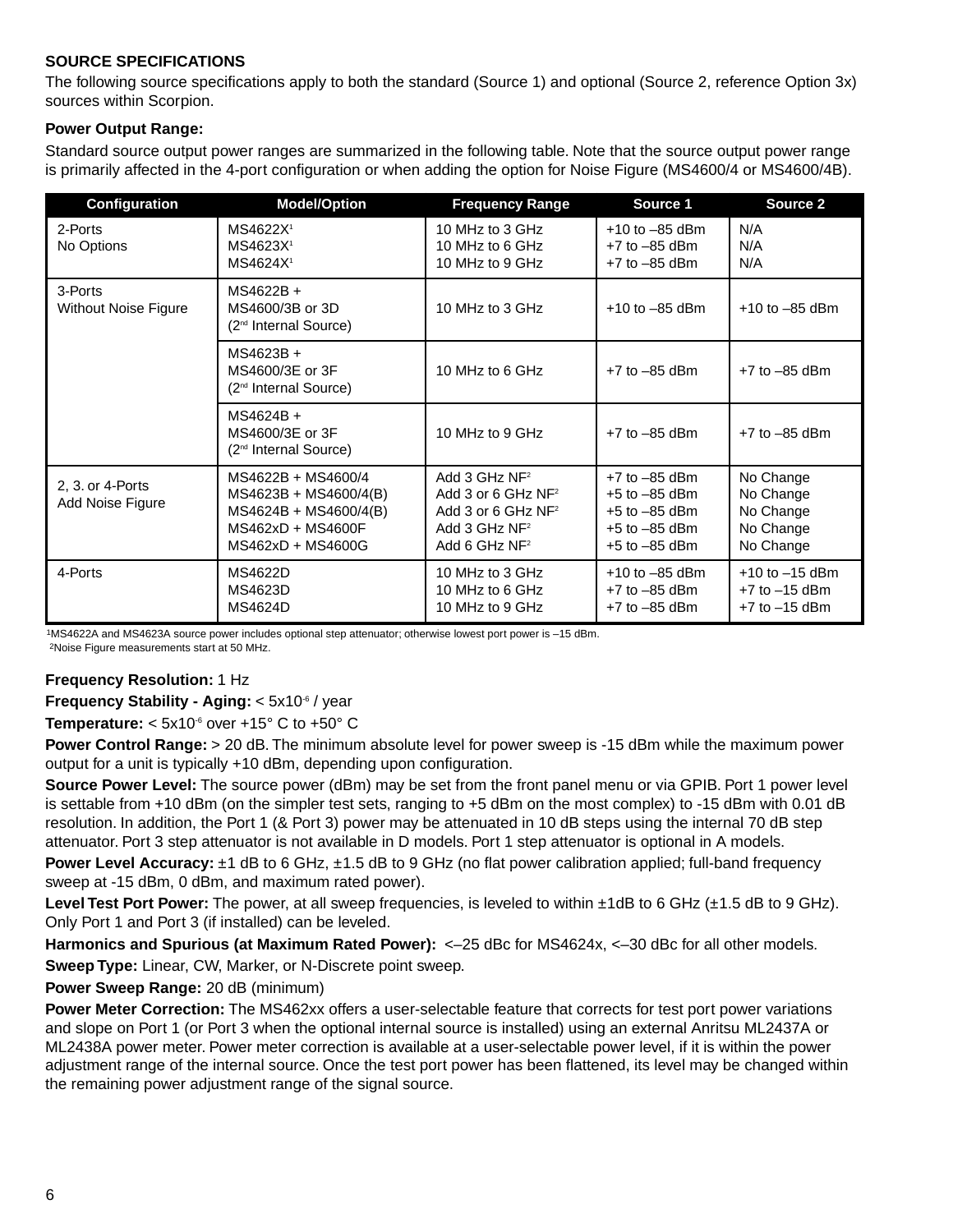# **Multiple Source Control Capability:**

Multiple Source Control capability allows a user to independently control the frequencies of up to four sources (two internal and two external or one internal and three external) and the receiver without the need for an external controller. The frequency ranges and output powers of each source may be independently specified. A frequency sweep may be comprised of up to five separate bands, each with independent source and receiver settings, for convenient testing of frequency translation devices such as mixers. Up to five sub-bands may be tested in one sweep. This feature enables users to easily test mixers, up/down converters, multipliers, and other frequency conversion devices. For more information, see Multiple Source Mode application note (p.n. 11410-00244).



#### **RECEIVER SPECIFICATIONS**

The following receiver specifications apply to standard receivers within Scorpion when terminating all test ports with broadband coaxial loads (excluding spurs and degradation below 50 MHz).

#### **3 GHz (MS4622x) Models, Average Noise Level (I.F. Bandwidth = 10 Hz):**

| <b>Frequency Range</b> | MS4622A1,2 | MS4622B1,2   | MS4622C1,3   | MS4622D <sup>1,2</sup> |
|------------------------|------------|--------------|--------------|------------------------|
| 10 MHz to 3 GHz        | $-100$ dBm | $-100$ dBm   | . –110 dBm   | $-100$ dBm             |
| , (Typical)            | (-115 dBm) | $(-115$ dBm) | $(-120$ dBm) | $(-115 dBm)$           |

1**Damage Level:** > +30 dBm, > +23 dBm noise figure mode

2**Maximum Input Level:** +27 dBm, +20 dBm noise figure mode

3**Maximum Input Level:** +20 dBm

#### **6 GHz (MS4623x) Models, Average Noise Level (I.F. Bandwidth = 10 Hz):**

| <b>Frequency Range</b> | MS4623A <sup>1,2</sup> | $MS4623B^{1,2}$ | $MS4623C^{1,3}$      | $MS4623D^{1,2}$      |
|------------------------|------------------------|-----------------|----------------------|----------------------|
| 10 MHz to 3 GHz        | $-100$ dBm             | $-100$ dBm      | –110 dBm             | –100 dBm             |
| (Typical)              | $(-115 dBm)$           | $(-115$ dBm)    | (-120 dBm)           | $(-110 \text{ dBm})$ |
| I 3 GHz to 6 GHz       | $-90$ dBm              | –90 dBm         | $-100$ dBm           | $-90$ dBm            |
| (Typical)              | (-105 dBm)             | $(-100$ dBm)    | $(-110 \text{ dBm})$ | $(-100$ dBm)         |

1**Damage Level:** > +30 dBm, > +23 dBm noise figure mode

2**Maximum Input Level:** +27 dBm, +20 dBm noise figure mode

3**Maximum Input Level:** +20 dBm

#### **9 GHz (MS4624x) Models, Average Noise Level (I.F. Bandwidth = 10 Hz):**

| <b>Frequency Range</b> | MS4624A1,2 | MS4624B1,2           | MS4624C <sup>1,2</sup> | MS4624D <sup>1,2</sup> |
|------------------------|------------|----------------------|------------------------|------------------------|
| 10 MHz to 3 GHz        | $-100$ dBm | $-100$ dBm           | $-110$ dBm             | $-100$ dBm             |
| (Typical)              | (–115 dBm) | $(-115 \text{ dBm})$ | $(-120$ dBm)           | $(-115 \text{ dBm})$   |
| 3 GHz to 6 GHz         | $-100$ dBm | $-100$ dBm           | $-110$ dBm             | $-100$ dBm             |
| (Typical)              | (–115 dBm) | $(-115 \text{ dBm})$ | $(-120$ dBm)           | $(-115 \text{ dBm})$   |
| 6 GHz to 9 GHz         | $-90$ dBm  | $-90$ dBm            | $-100$ dBm             | $-90$ dBm              |
| (Typical)              | (–105 dBm) | (-105 dBm)           | $(-110 \text{ dBm})$   | (–105 dBm)             |

1**Damage Level:** > +30 dBm, > +23 dBm noise figure mode

2**Maximum Input Level:** +27 dBm, +20 dBm noise figure mode

3**Maximum Input Level:** +20 dBm

#### **MEASUREMENT ENHANCEMENT**

**Data Averaging:** Averaging of 1 to 4096 averages can be selected. The data averaging function is performed at each data point during the frequency sweep. Averaging can be toggled on/off via the front panel and a front panel LED indicates that the data averaging function is enabled.

**IF Bandwidth:** Soft Key selection of IF bandwidth; selections shown in the following table.

| 30 kHz | $\mathbf{r}$<br>. .<br>kHz<br>10 | 3 kHz | kHz | 300 Hz | 100 Hz | 30<br>Hz | 10 H <sub>c</sub> |
|--------|----------------------------------|-------|-----|--------|--------|----------|-------------------|
|        |                                  |       |     |        |        |          |                   |

**Trace Smoothing:** Computes an average over a percentage range of the data trace. The percentage of trace to be smoothed can be selected from 0 to 20% of trace.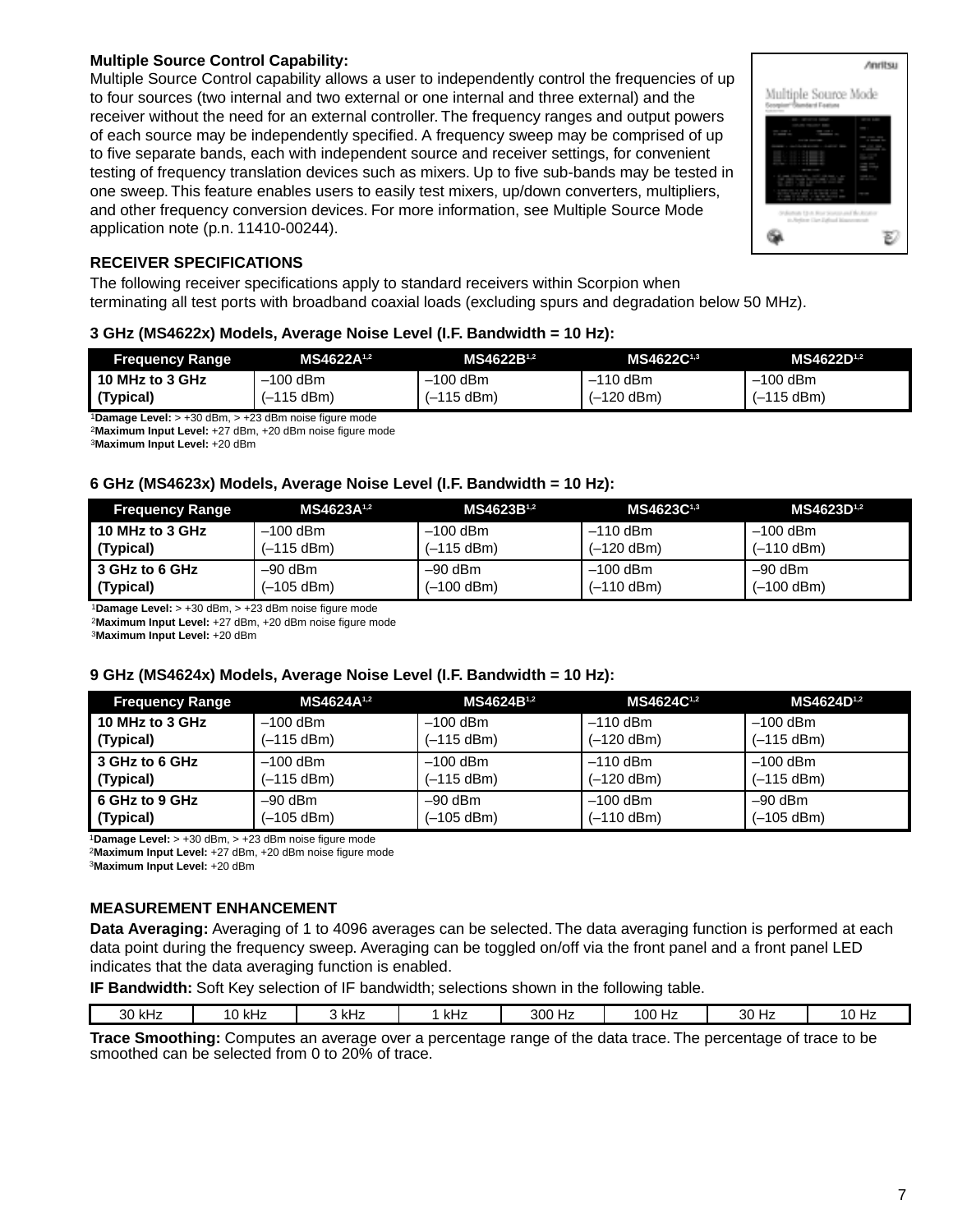#### **MEASUREMENT CAPABILITIES**

**Parameters:** S-Parameters (including Mixed-Mode on 3 and 4-port configurations) , Harmonics, Noise Figure, Intermodulation Distortion (IMD), Frequency Translating Group Delay and user-defined combinations of  $a_1, a_2, a_3, a_4$  $b_1$ ,  $b_2$ ,  $b_3$  and  $b_4$ .

#### **Balanced/Differential Measurement Configuration:**



Depending upon the configuration, S-Parameters (including Mixed-Mode) that can be chosen from the front panel are shown in the following table.

| <b>Standard</b>                              |                                              |                                                                                                        | <b>Single Ended</b><br><b>Balanced</b>       |                             |                                                    | <b>Balanced \</b><br><b>Balanced</b> |                                                      |                                                                             |                                                          |                                                                           |
|----------------------------------------------|----------------------------------------------|--------------------------------------------------------------------------------------------------------|----------------------------------------------|-----------------------------|----------------------------------------------------|--------------------------------------|------------------------------------------------------|-----------------------------------------------------------------------------|----------------------------------------------------------|---------------------------------------------------------------------------|
| $S_{11}$<br>$S_{21}$<br>$S_{31}$<br>$S_{41}$ | $S_{12}$<br>$S_{22}$<br>$S_{32}$<br>$S_{42}$ | $O_{13}$<br>$\mathsf{S}_{\scriptscriptstyle{23}}$<br>$S_{33}$<br>$\mathsf{S}_{\scriptscriptstyle{43}}$ | $S_{14}$<br>$S_{24}$<br>$S_{34}$<br>$S_{44}$ | 511<br>$S_{D1}$<br>$S_{C1}$ | $S_{1D}$<br>$S_{DD}$<br>$\mathsf{S}_{\texttt{CD}}$ | $S_{1C}$<br>$S_{DC}$<br>$S_{\rm cc}$ | $S_{D1D1}$<br>$S_{D2D1}$<br>$S_{C1D1}$<br>$S_{C2D1}$ | $S_{D1D2}$<br>$S_{D2D2}$<br>$S_{C1D2}$<br>$\mathsf{S}_{\text{\tiny{C2D2}}}$ | $S_{D1C1}$<br>$S_{D2C1}$<br>$S_{C1C1}$<br>$S_{\rm c2C1}$ | O <sub>D1C2</sub><br>S <sub>D2C2</sub><br>$S_{C1C2}$<br>O <sub>C2C2</sub> |

The following pictures illustrate how 3 and 4-port devices are connected to Scorpion for balanced / differential measurements and the relationship to the virtual ports for mixed-mode S-Parameters.



Measurement of 3 and 4-port single ended S-parameters are required in order to perform the mixed-mode conversion, which generates results as if the ports were being driven in pairs.

For more information, see Three and Four Port S-Parameter Measurements application note (p.n. 11410-00279).

#### **Time Domain (MS4600/2):**

High Speed Time (Distance) Domain software allows the conversion of reflection or transmission measurements from the frequency domain to the time domain. Time domain analysis can also be performed utilizing Lowpass, Bandpass or Phasor Impulse processing techniques. Windows and Gating support additional conditioning to further enhance time domain processing.

For more information, see Time Domain application note (p.n. 11410-00206).



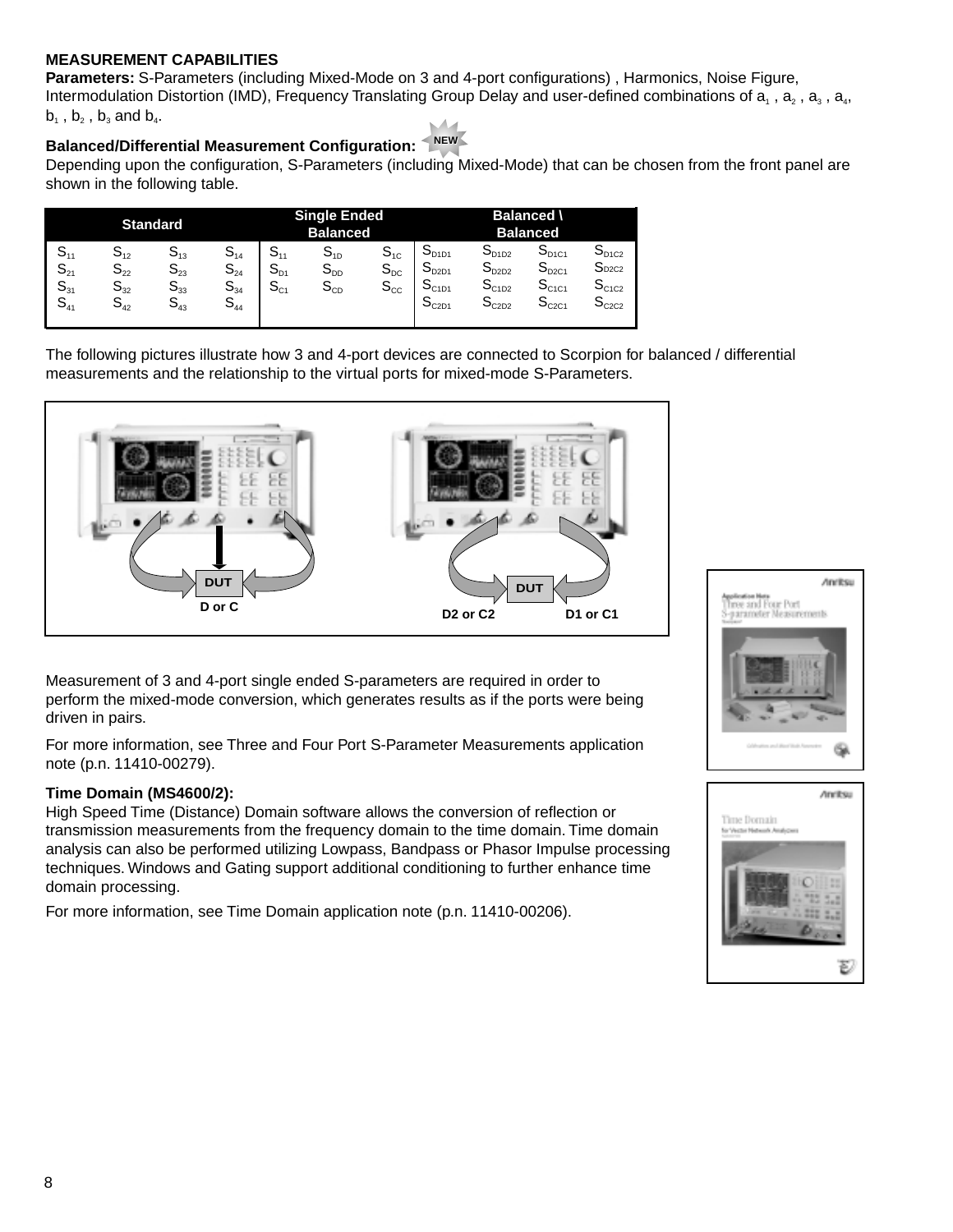**Embedding/De-Embedding:** The MS462xx incorporates a variety of standard embedding and de-embedding functions and some utilities to make this task easier. As shown in the following simplified block diagrams, the MS462xx can (depending upon the configuration) remove the effects of networks (ntwk) or virtually add in the effects of other networks (e.g., matching) for 2, 3 or 4-port devices. Network elements can consist of transmission lines, L-C circuit primatives and SnP data files (some examples are shown). Multiple cascading of network elements is supported. For 3-port models, the option for Processing Upgrade (MS4600/24) increases maximum data points (from 401 to 1601) and enables the use of S4P files when matching.



For more information, see Embedding/De-Embedding application note (p.n. 11410-00278).



**NEW**

**Arbitrary Impedance Transformations:** Standard firmware feature to perform the calibration NEW - in a 50 ohm world (using conventional calibration kits) and then transform the resulting measurement data to what it would look like if calibrated in some other arbitrary impedance environment.This feature allows measurements to be presented as if performed in the desired impedance (typically between a few ohms and 1000 ohms). Impedance can be specified in both real and imaginary terms for every port. Impedances can be specified as complex numbers.

For more information, see Arbitrary Impedance application note (p.n. 11410-00284).

**Network Extraction:** Standard firmware utility that determines S-parameters of a test fixture from a pair of calibrations: one calibration at the coaxial plane and the other calibration at the **NEW** DUT plane with the fixture in place. Output is a \*.S2P file for every port.

For more information, see Embedding/De-Embedding application note (p.n. 11410-00278).

**Interchannel Math:** Calculations (primarily division) can be performed between two channels. NEW > These calculations are typically used to calculate amplitude and phase imbalance of balanced/differential structures.

For more information, see Three and Four Port S-Parameter Measurements application note (p.n. 11410-00279).

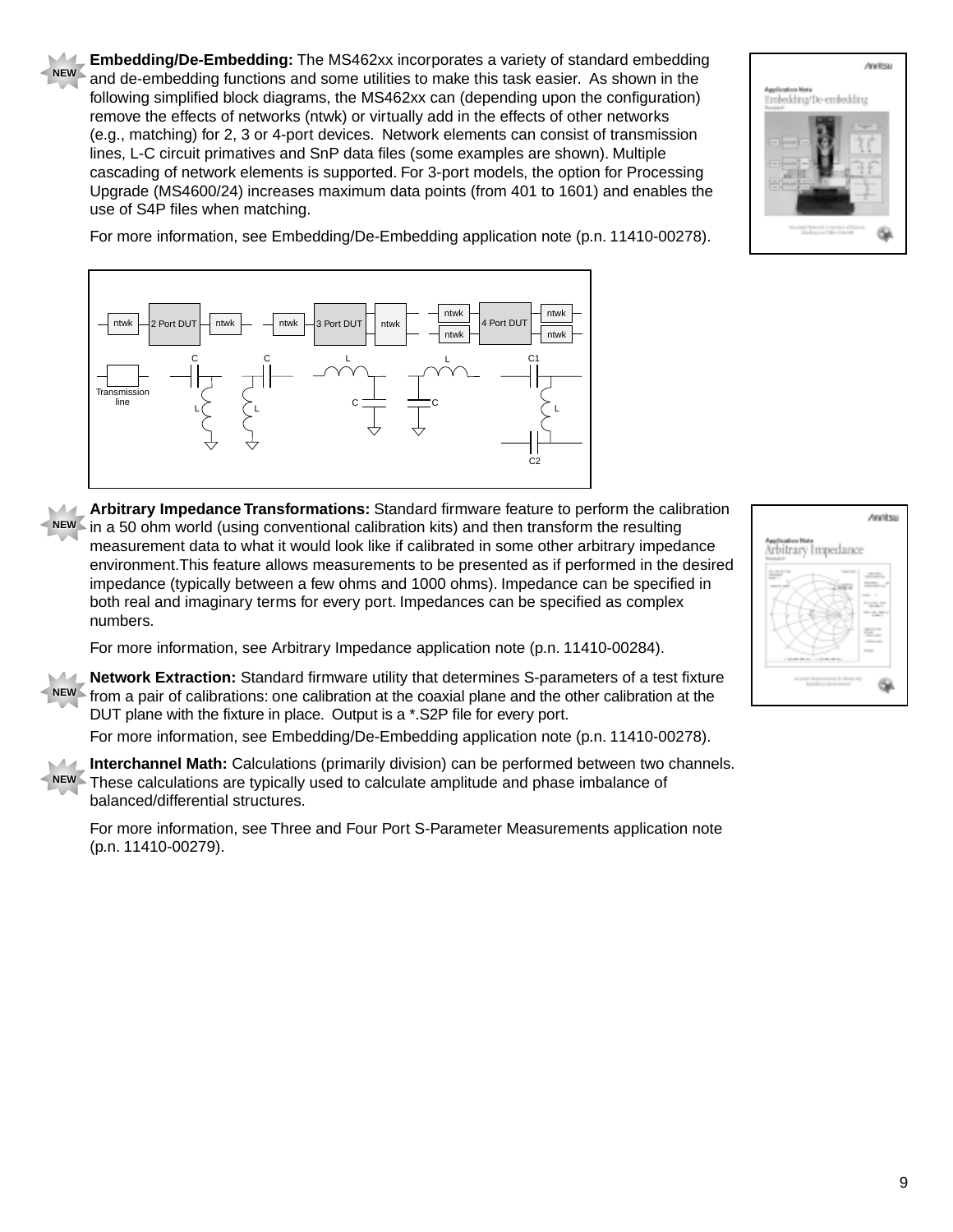# **INNOVATIVE MEASUREMENT CAPABILITIES:**

#### **NOISE FIGURE (MS4600/4x)**

| <b>Frequency Range</b> | <b>Part Number</b> |
|------------------------|--------------------|
| $50$ MHz $-$ 3 GHz     | MS4600/4, 4D, 4F   |
| $50$ MHz $-6$ GHz      | MS4600/4B, 4E, 4G  |

**Bandwidth:** Selections are provided between Wide (>4 MHz) and Narrow (<250 kHz).

**Display Selections:** Noise Figure, Y-Factor, Insertion Gain, Available Gain and Equivalent Noise Temperature.

**Loss Compensation:** Loss Before DUT, Loss After DUT and various S2P data files are supported.

**Noise Source Locations:** Noise Source (not included) can be connected either externally or internally, where the rear panel connection provides a path to Port 1 of Scorpion. Factory created EXT file (consisting of S2P and S1P data) for this path is provided.

**Noise +28V:** Rear panel BNC female connector supplying pulsed drive for noise diode.

**Instrumentation Uncertainty:** ±0.15 dB

For more information, see the following Noise Figure application notes:

Noise Figure (p.n. 11410-00210)

Noise Figure Corrections (p.n. 11410-00256) Noise Figure Accuracy (p.n. 11410-00227)

# **INTERMODULATION DISTORTION (IMD, MS4600/3x, MS4600/13)**

| <b>Frequency</b> | <b>Model / Option</b>                                                                                  | Source 1<br>(dBm) | Source 2<br>(dBm) |            |
|------------------|--------------------------------------------------------------------------------------------------------|-------------------|-------------------|------------|
| 10 MHz to 3 GHz  | MS4622B + MS4600/3A + MS4600/13<br>MS4622C + MS4600/3C + MS4600/13<br>MS4622D + MS4600/13 <sup>1</sup> | $+10$ to $-85^2$  | $+10$ to $-85$    |            |
| 10 MHz to 6 GHz  | MS4623B + MS4600/3B + MS4600/13<br>MS4623C + MS4600/3D + MS4600/13<br>MS4623D + MS4600/13 <sup>1</sup> | $+7$ to $-85^2$   | $+7$ to $-85$     |            |
| 10 MHz to 9 GHz  | MS4624B + MS4600/3E + MS4600/13<br>MS4624C + MS4600/3F + MS4600/13<br>MS4624D + MS4600/13 <sup>1</sup> | $+7$ to $-85^2$   | $+7$ to $-85$     | <b>NEW</b> |

1Source 2 step attenuator not available in D models; port 3 lowest power is –15 dBm.

2When using Noise Figure (MS4600/4 or MS4600/4B), Source 1 power is reduced to +5 dBm.

**Display Selections:** Intermodulation Distortion Products (IMD, dBc) and Third Order Intercept Calculations (TOI, dBm) for 3<sup>rd</sup>, 5<sup>th</sup>, 7<sup>th</sup> and 9<sup>th</sup> order products. Selections are also provided for: Upper and/or Lower Products, Input or Output Referred and CW, Swept Frequency or Swept Power. Second Order Intercept measurements can be performed using Multiple Source Control.

**Accuracy:** ±1 dB (levels > –60dBm, 10 Hz BW)

**Dynamic Range:** (receiver main tones = –10 dBm, 10 Hz BW)

Offset > 300 kHz..............................–80 dBc

# **Typical Dynamic Range (with combiner network of sufficient isolation):**

–85 to –100 dBc for tone-spacing of 500 kHz

–100 dBc or lower for tone-spacing of 2 MHz

For more information, see Intermodulation Distortion (IMD) application note (p.n. 11410-00213).



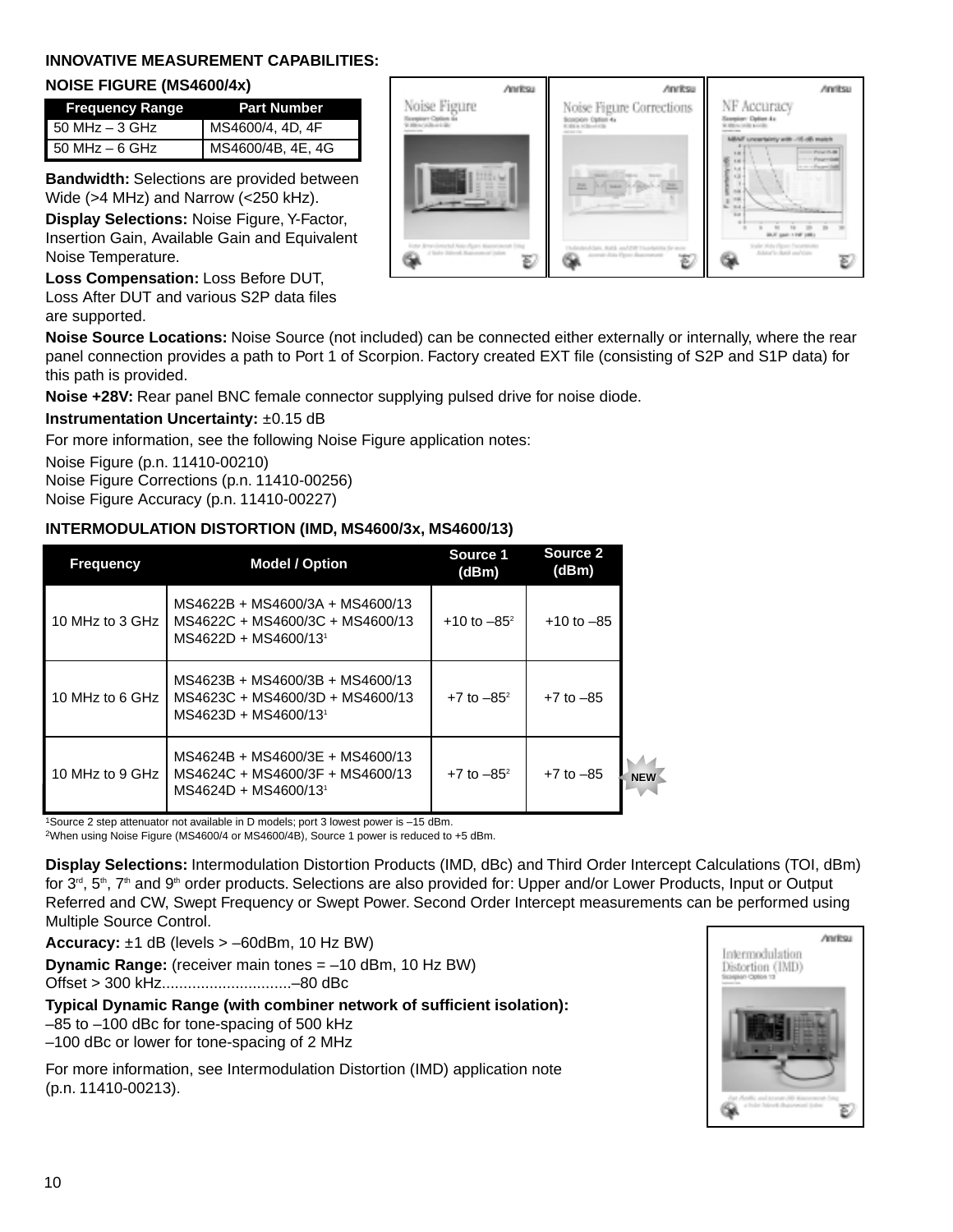#### **HARMONIC MEASUREMENT (MS4600/8)**

| <b>Frequency Range</b> | <b>Model / Option</b> | Source 1 (dBm)         | <b>Harmonic Number</b>                                                  |
|------------------------|-----------------------|------------------------|-------------------------------------------------------------------------|
| 10 MHz $-$ 3 GHz       | MS4622x + MS4600/8    | $+10$ to $-85^{\circ}$ | Fundamental, $2^{nd}$ , $3^{rd}$ , $4^{th}$ , $5^{th}$ , $6^{th}$ , $1$ |
| 10 MHz $-$ 6 GHz       | MS4623x + MS4600/8    | $+7$ to $-85^{\circ}$  | $7th$ , $8th$ , and $9th$ .                                             |
| 10 MHz $-$ 9 GHz       | MS4624x + MS4600/8    | $+7$ to $-85^{\circ}$  | <b>Frequency Limited by Model</b>                                       |

1When using Noise Figure (MS4600/4 or MS4600/4B), Source 1 power is reduced to +5 dBm.

**Display Selections:** For harmonics (Fundamental,  $2^{nd}$ ,  $3^{rd}$ ,  $4^{th}$ ,  $5^{th}$ ,  $6^{th}$ ,  $7^{th}$ ,  $8^{th}$  and  $9^{th}$ ), select relative to (dBc) Output Harmonic or Source Harmonic. Selections are also provided for CW, Swept Frequency or Swept Power measurements.

**Correction:** Enhancement calibration enables measurement of magnitude and phase for 2<sup>nd</sup> and 3rd harmonics.

#### **Accuracy (level of harmonic at receiver above -40 dBm):**

| <b>Scalar Accuracy and Setup</b>                                                                  | <b>Dynamic Range</b> |
|---------------------------------------------------------------------------------------------------|----------------------|
| Scalar $±1$ dB<br>source power @ DUT <-10 dBm<br>fundamental power @ receiver <0 dBm              | 30 dB Typical        |
| <b>Vector Enhancement and Setup</b><br>Vector $\pm$ 1 dB<br>fundamental power @ receiver <+10 dBm | 50 dB Typical        |



For more information, see Harmonic Measurements application note (p.n. 11410-00222).

# **FREQUENCY TRANSLATING GROUP DELAY (FTGD), (MS4600/5)**

FTGD allows the measurement of group delay of mixers and other translating devices by analyzing the phase shift experienced by a modulated signal (generated internally). The Group Delay is measured by computing the phase change across a frequency interval using the formula, <sup>τ</sup>*<sup>g</sup>* = –(phase (deg.))/ {360 . (frequency (Hz))} applies except the phase change is measured across the modulating bandwidth of the test signal instead of across frequency points. The aperture is fixed at about 900 kHz and the range is limited to about 1µs. The use of angle modulation keeps the measurement relatively immune from compression and other non-linearities.

| <b>Frequency Range</b> | <b>Model / Option</b> |
|------------------------|-----------------------|
| 10 MHz to 3 GHz        | MS4622x + MS4600/5    |
| 10 MHz to 6 GHz        | MS4623x + MS4600/5    |
| 10 MHz to 9 GHz        | MS4624x + MS4600/5    |

**Display Selections:** Conversion Loss (or Gain), Group Delay and Phase. For more information, see Frequency Translating Group Delay application note





**POWER SWEEP MEASUREMENTS**

(p.n. 11410-00236).

**NEW**

Standard, easy-to-use Swept Power Gain Compression (SPGC) and Swept Frequency Gain Compression (SFGC) modes are available. Additional standard power sweep features are available for S-parameters, Intermodulation Distortion, Harmonics and mixer measurements.

For more information, see Global Power Sweep application note (p.n. 11410-00243).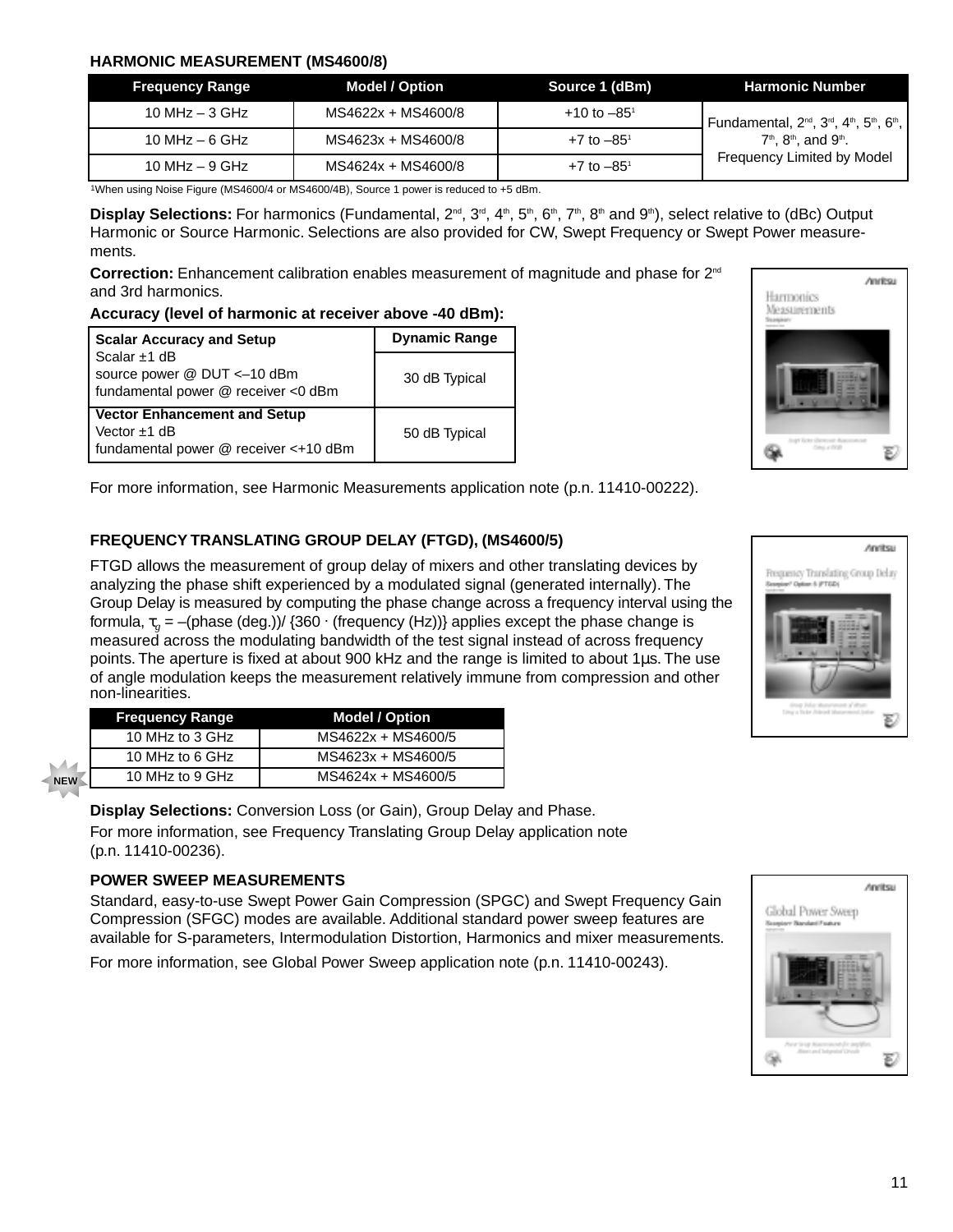# **MEASUREMENT SWEEP SPEED SUMMARY**

Measurement times are measured using a single trace (S21) display and one average (no correction is applied). The measurement speeds for the communications band are measured in a 25 MHz band from 824 - 849 MHz. The typical measurement times observed are as follows:

|                    | <b>IF Bandwidth</b> | 10 MHz - 3 GHz  | 10 MHz - 6 GHz  | 10 MHz - 9 GHz   | <b>Communications</b> |
|--------------------|---------------------|-----------------|-----------------|------------------|-----------------------|
| <b>Data Points</b> | (Hz)                | (ms)            | (ms)            | (ms)             | Band (ms)             |
|                    | 30 kHz              | $\overline{16}$ | 18              | $\overline{31}$  | 11                    |
|                    | $10$ kHz            | 21              | 23              | 35               | 16                    |
| 51                 | 3 kHz               | 32              | 35              | 46               | 27                    |
|                    | $1$ kHz             | 66              | 69              | $\overline{76}$  | 61                    |
|                    | 300 Hz              | 187             | 189             | 203              | 184                   |
|                    | 30 kHz              | $\overline{26}$ | $\overline{28}$ | 40               | $\overline{20}$       |
|                    | 10 kHz              | 35              | 38              | 48               | 28                    |
| 101                | 3 kHz               | 57              | 60              | $\overline{71}$  | 50                    |
|                    | $1$ kHz             | 126             | 129             | 138              | 120                   |
|                    | 300 Hz              | 366             | 370             | 380              | 368                   |
|                    | 30 kHz              | 44              | 48              | 64               | $\overline{37}$       |
|                    | 10 kHz              | 61              | 65              | 81               | 52                    |
| 201                | $3$ kHz             | 106             | 110             | 126              | 98                    |
|                    | 1 kHz               | 242             | 246             | 262              | 234                   |
|                    | 300 Hz              | 716             | 720             | 740              | 712                   |
|                    | 30 kHz              | 80              | 87              | 110              | $\overline{70}$       |
|                    | 10 kHz              | 114             | 121             | 146              | 104                   |
| 401                | 3 kHz               | 206             | 212             | 236              | 196                   |
|                    | 1 kHz               | 480             | 484             | 508              | 468                   |
|                    | 300 Hz              | 1424            | 1432            | 1448             | 1408                  |
|                    | 30 kHz              | 150             | 161             | $\overline{202}$ | 130                   |
|                    | 10 kHz              | 218             | 230             | 270              | 198                   |
| 801                | 3 kHz               | 400             | 412             | 456              | 380                   |
|                    | 1 kHz               | 952             | 960             | 1000             | 928                   |
|                    | 300 Hz              | 2820            | 2840            | 2900             | 2800                  |

#### **Corrected Sweep Speed Performance**

Corrected Measurement times are measured using a single trace (S21) display and one average in the communications band, which is measured in a 25 MHz band from 824 - 849 MHz. The typical measurement times for the various n-port configurations are as follows:

|                    | <b>IF Bandwidth</b> | 2-Port | 3-Port | 4-Port |
|--------------------|---------------------|--------|--------|--------|
| <b>Data Points</b> | (Hz)                | (ms)   | (ms)   | (ms)   |
|                    | 30 kHz              | 308    | 752    | 1640   |
| 401                | 10 kHz              | 432    | 1040   | 2040   |
|                    | 3 kHz               | 796    | 1840   | 3480   |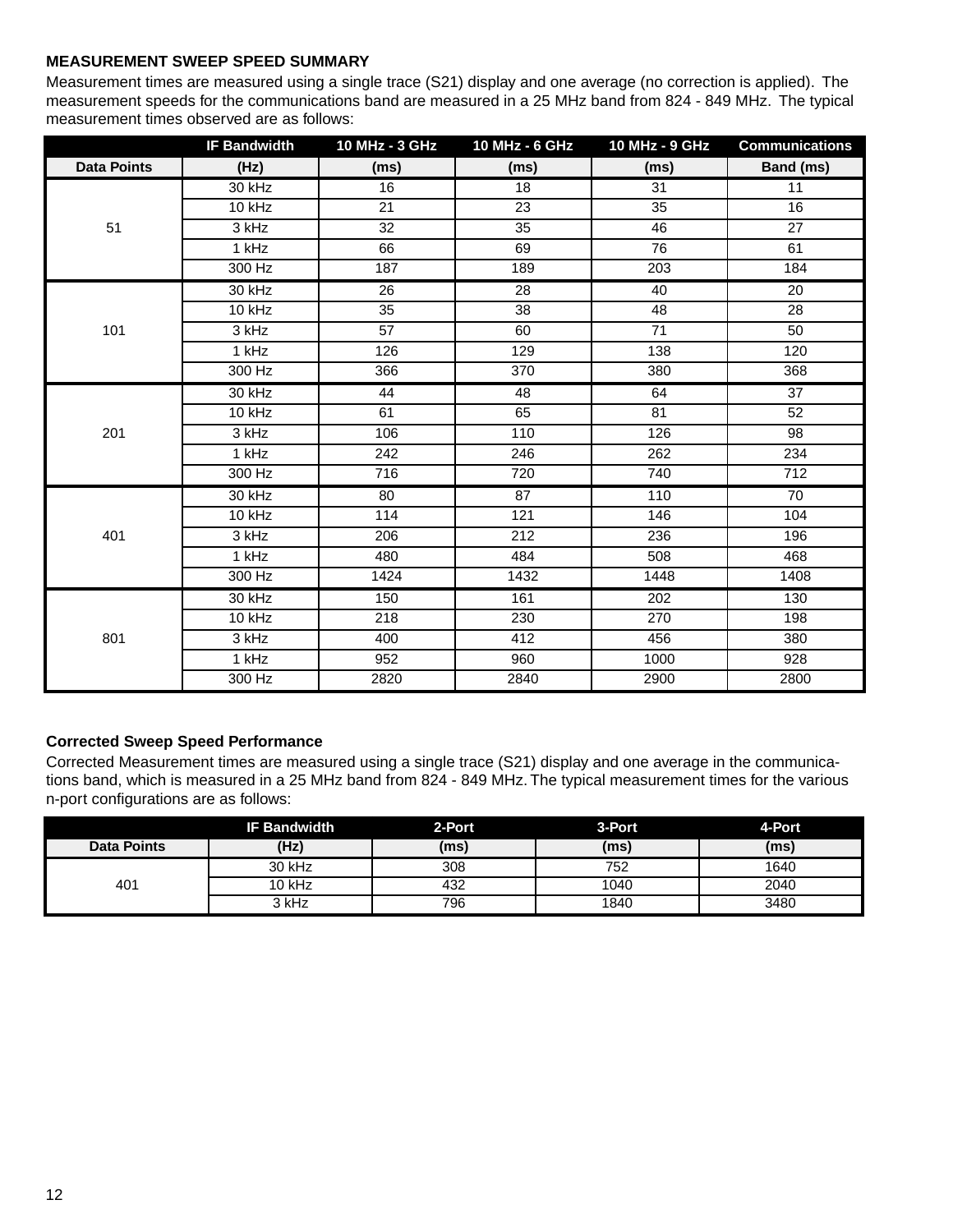# **GPIB DATA COLLECTION SUMMARY**

This section summarizes typical data collection times for automated measurements using the MS462xx's IEEE 488.2 GPIB bus. Throughput measurement times for both tables include triggering and waiting for a full sweep and transferring data across the GPIB bus. Data throughput times are shown separately for measurements made without calibration and with full two-port, 12-term calibration.

**Byte Transfer Rate:** >100 Kbytes/second

**Single Marker Readout:** <15 msec

**201 Point Real/Imaginary Data Pair Readout:** <(15 msec + sweep time)

**Measurement Conditions:** Instrument setup is 10 MHz to 3 GHz sweep, single channel, single graph (log mag) display, 30 kHz IF bandwidth, no averaging, no markers, no limit lines.

**Data Transfer Conditions:** Data Pair Format ON (mag and phase pairs), Most Significant Byte First (MSB) order, and Final (displayed) Data.

#### **Typical Throughput Times (ms) without Correction**

| Data Format | 3 Points | 51 Points   | 101 Points | 201 Points | 401 Points | 1601 Points |
|-------------|----------|-------------|------------|------------|------------|-------------|
| 32 Bit      | ١O       | 20          | 40         | 50         |            | 381         |
| 64 Bit      | ١U       | 20          | 30         | 60         | 110        | 391         |
| ASCII       | ١U       | $6^{\circ}$ | 90         | 180        | 361        | 1382        |

**Typical Throughput Times (ms) with 12-term Correction**

| Data Format | 3 Points | 51 Points | 101 Points | 201 Points | 401 Points | 1601 Points |
|-------------|----------|-----------|------------|------------|------------|-------------|
| 32 Bit      | 10       | 80        | 141        | 250        | 450        | 1582        |
| 64 Bit      | 10       | 80        | 140        | 241        | 460        | 1582        |
| ASCII       | 20       | -         | 200        | 371        | 701        | 2574        |

# **GPIB INTERFACE - Two Connectors**

**System GPIB (IEEE-488.2):** Connects to an external controller for use in remote programming of the network analyzer. Address can be set from the front panel and can range from 1 to 30.

**Dedicated GPIB:** Connects to external peripherals for network analyzer controlled operations (e.g. GPIB plotters, frequency counters, frequency synthesizers, and power meters).

**GPIB Pass Thru Mode:** Allows users to control equipment that is connected to Scorpion via the Dedicated GPIB interface.

**Interface Function Codes:** SH1, AH1, T6, TE0, L4, LE0, SR1, RL1, PP1, DT1, DC0, and C0.

**GPIB Data Transfer Formats:** ASCII, 32-bit floating point, or 64-bit floating point. 32-bit and 64-bit floating point data can be transferred with LSB or MSB first. When using Language Support Mode, most of the output formats of the 8753 will be supported, except for the hp internal binary data array format.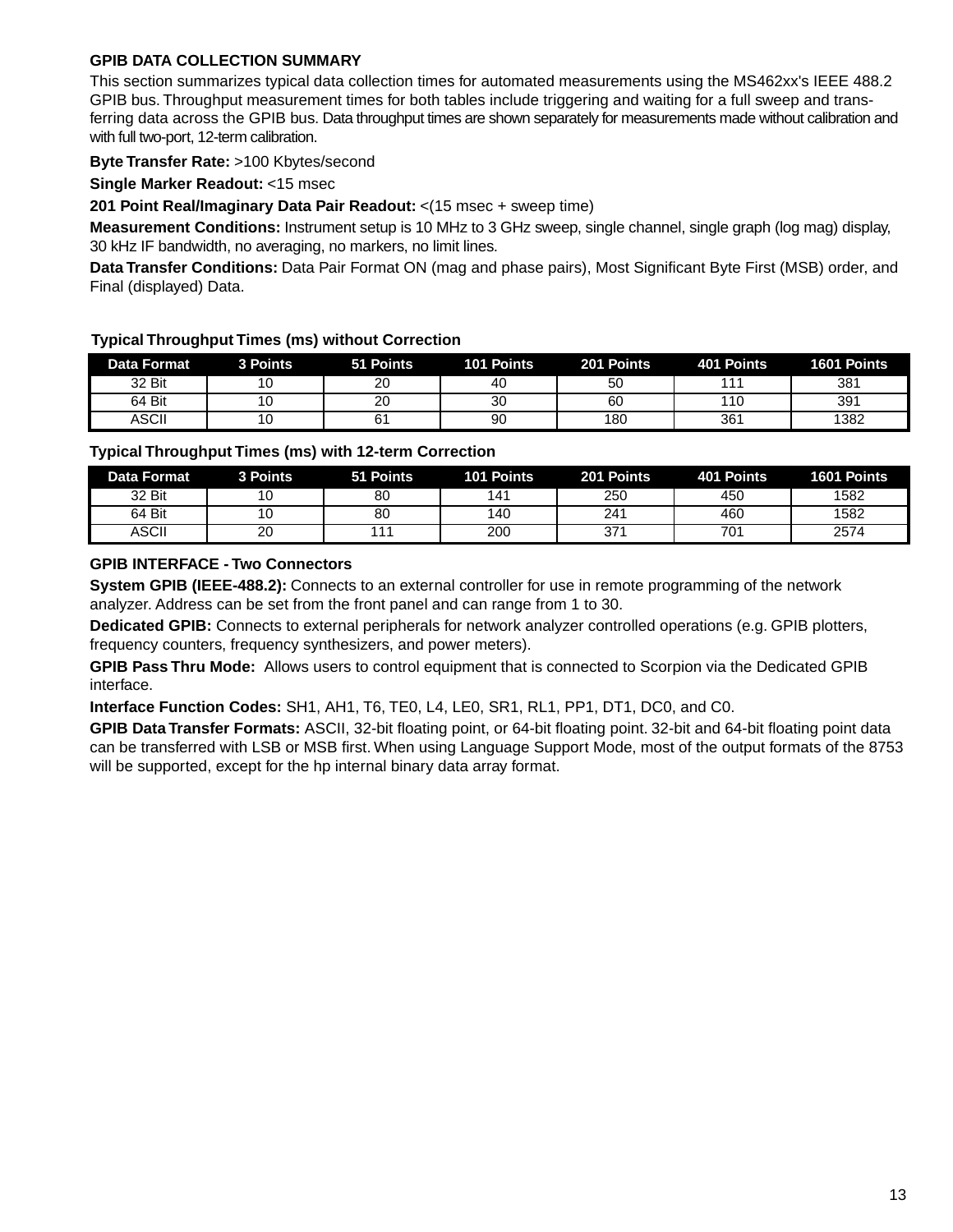# **VECTOR ERROR CORRECTION**

# **There are four methods of calibration:**

1) Open-Short-Load (OSL) calibration method using short circuits, open circuits,

- and terminations (fixed or sliding)
- 2) Offset-Short (waveguide) calibration,
- 3) LRL/LRM Line-Reflect-Line or Line-Reflect-Match calibration, and
- 4) TRM Thru-Reflect-Match calibration.

# **There are seven vector error correction models available:**

- 1) Full 12-Term (2 Ports)
- 2) Full 24-Term (3 Ports)
- 3) Full 40-Term (4-Ports)
- 4) One Path/Two Port
- 5) Two Path/Three Port
- 6) Frequency Response (Transmission/Reflection)
- 7) Reflection Only

Full 12-term can be used on the fully reversing models MS462xB, MS462xC (depending on the test set) and MS462xD only. Full 24-Term can be used on the 3-port models (MS462xB with MS4600/3x). Full 40-Term can be used on the 4-port models (MS462xD). Front-panel display indicates the type of calibration stored in memory. Front-panel button selects whether calibration is to be applied, and the Cal LED illuminates when error correction is being applied.

**Flexible Cal™:** Optimize throughput by performing only the sweeps required to characterize mult-port devices. Also enables convenient switching between 2, 3 and 4-port calibrations without re-calibration.

**Calibration Sequence:** Prompts the user to connect the appropriate calibration standard to Port 1 and/or Port 2 and/or Port 3 and/or Port 4.

**Calibration Standards:** For coaxial calibrations the user selects SMA, GPC-3.5, GPC-7, Type N, 2.4 mm, TNC, 7/16, N-75 or K Connector from a calibration menu. Use of fixed or sliding loads can be selected for each connector type. Open circuit capacitance coefficients can be modified. Short circuit offset length may be modified. Inductance values for the shorts and terminations may be modified. In general, all calibration parameters may be modified manually or through the GPIB interface.

**Reference Impedance:** Modify the reference impedance of the measurement to other than 50 ohms (but positive).

**LRL/LRM Calibration Capability:** The LRL calibration technique uses the characteristic impedance of a length of transmission line as the calibration standard. A full LRL calibration consists merely of two transmission line measurements, a high reflection measurement, and an isolation measurement. The LRM calibration technique is a variation of the LRL technique that utilizes a precision termination rather that a second length of transmission line. A third optional standard, either Line or Match, may be measured in order to extend the frequency range of the calibration. This

extended calibration is achieved by mathematically concatenating either two LRL, two LRM, or one LRL and one LRM calibration(s). Using these techniques, full 12-term error correction can be performed on the MS462xB, MS62xC, or MS462xD, refer to B, C, and D.

**Dispersion Compensation:** Selectable as Coaxial (non-dispersive), Waveguide, or Microstrip (dispersive).

**Reference Plane:** Selectable as Middle of line 1 or Ends of line 1.

**AutoCal:** The MS462xx incorporates internal control of the 3658x-series AutoCal modules, including the new 4-port module, as a standard feature. For 4-Port AutoCal use with 2 and 3-port models, the option for processing upgrade (MS4600/24) enables the use of more than 401 data points.

For more information, see the following AutoCal related literature:

3658 Series AutoCal VNA 2-Port Automatic Calibrators Brochure (p/n: 11410-00189) AutoCal Automatic Calibrator Application Note (p/n: 11410-00258) 3658 Series AutoCal VNA 4-Port Automatic Calbrators Brochure (p/n: 11410-00294) 4-Port AutoCal Automatic Calibrator Application Note (p/n: 11410-00298)





**NEW**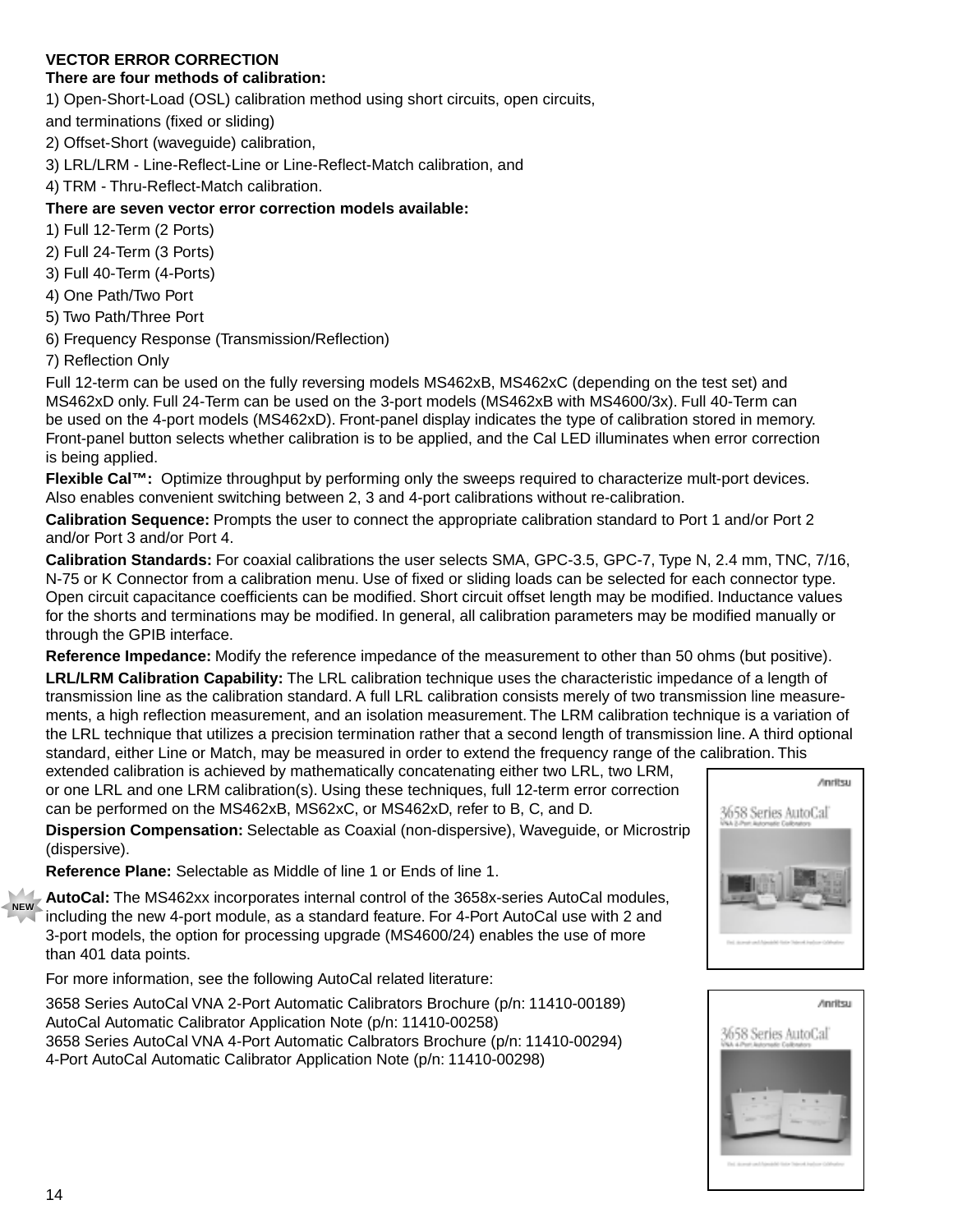**Measurement Frequency Range:** Frequency range of measurement can be narrowed within the calibration range without recalibration. CW mode permits single frequency measurements, also without recalibration. In addition, the system accepts N discrete frequency points where 2 < N < 1601.

**Domains:** Frequency Domain, CW Draw, and optional High Speed Time (Distance) Domain.

**Formats:** Log Magnitude, Phase, Log Magnitude & Phase, Smith Chart (Impedance), Smith Chart (Admittance), Linear Polar, Log Polar, Group Delay, Linear Magnitude, Linear Magnitude and Phase, Real, Imaginary, Real & Imaginary, SWR, and Power.

**Group Delay:** Group Delay is measured by computing the phase change across a frequency interval using the formula, <sup>τ</sup>*<sup>g</sup>* = -(phase (deg.))/ {360 . (frequency (Hz))}

**Aperture:** Defined as the frequency interval over which the phase change is computed at a given frequency point. The aperture can be changed without recalibration. The minimum aperture is the frequency span divided by the number of points while the maximum is 20% of the span. A larger aperture can be considered equivalent to increased smoothing.

**Range:** The maximum delay range corresponds to ±180 degrees of phase change over a frequency step. A step of 100 kHz corresponds to a maximum delay of 10 µs.

**Data Points:** 1601 maximum. Number of data points can be switched to a value of 801, 401, 201, 101, 51, 15, or 3 points without recalibration (if 1601 points were used in the calibration).

| <b>Standard Measurements</b>         |  | 15 | 51 | 101 | 201 | 401 | 801 | 1601 | $2 <$ Discrete $<$ 1601                |
|--------------------------------------|--|----|----|-----|-----|-----|-----|------|----------------------------------------|
| 3-Port Balanced/Differential         |  | 15 | 51 | 101 | 201 | 401 | 801 | 1601 | $2 <$ Discrete $<$ 401                 |
| With MS4600/24 Processing<br>Upgrade |  | 15 | 51 | 101 | 201 | 401 | 801 | 1601 | $2 <$ Discrete $<$ 1601 $\overline{ }$ |
| 4-Port Balanced/Differential         |  | 15 | 51 | 101 | 201 | 401 | 801 | 1601 | $2 <$ Discrete $<$ 1601                |

In addition, the system accepts an arbitrary set of N discrete data points where:  $2 < N < 1601$ . CW mode permits selection of a single data point without recalibration.

**NEW**

**Reference Delay:** Can be entered in time or in distance (when the dielectric constant is entered). Automatic reference delay feature adds the correct electrical length compensation at the push of a button. Software compensation for the electrical length difference between reference and test is always accurate and stable since measurement frequencies are always synthesized. In addition, the system compensates reference phase delay for dispersive transmission media such as microstrip. Delay information can be saved to output file types.

**Alternate Sweep:** Allows the capability to decouple channel 1 and 2 from channel 3 and 4 for the following parameters: correction type, start and stop frequencies, number of data points, markers, sweep time, averaging, smoothing and IF bandwidth. Operation of alternate sweep is not compatible with the following modes: Multiple source, power sweep, gain compression, time domain, and adapter removal.

**Tune Mode:** Tune Mode optimizes sweep speed in tuning applications by updating forward S-parameters more frequently than reverse ones. This mode allows the user to select the ratio of forward sweeps to reverse sweeps after a full 12-term calibration. The ratio of forward sweeps to reverse sweeps can be set anywhere between 1:1 to 10,000:1.

**Sequencing:** Up to seven measurement sequences can be created, stored, edited, and run from the front panel. Sequences can include front panel functions as well as user definable control statements. Sequences can be run from either the unit front panel, via GPIB, or from an AT-style keyboard plugged into the front panel.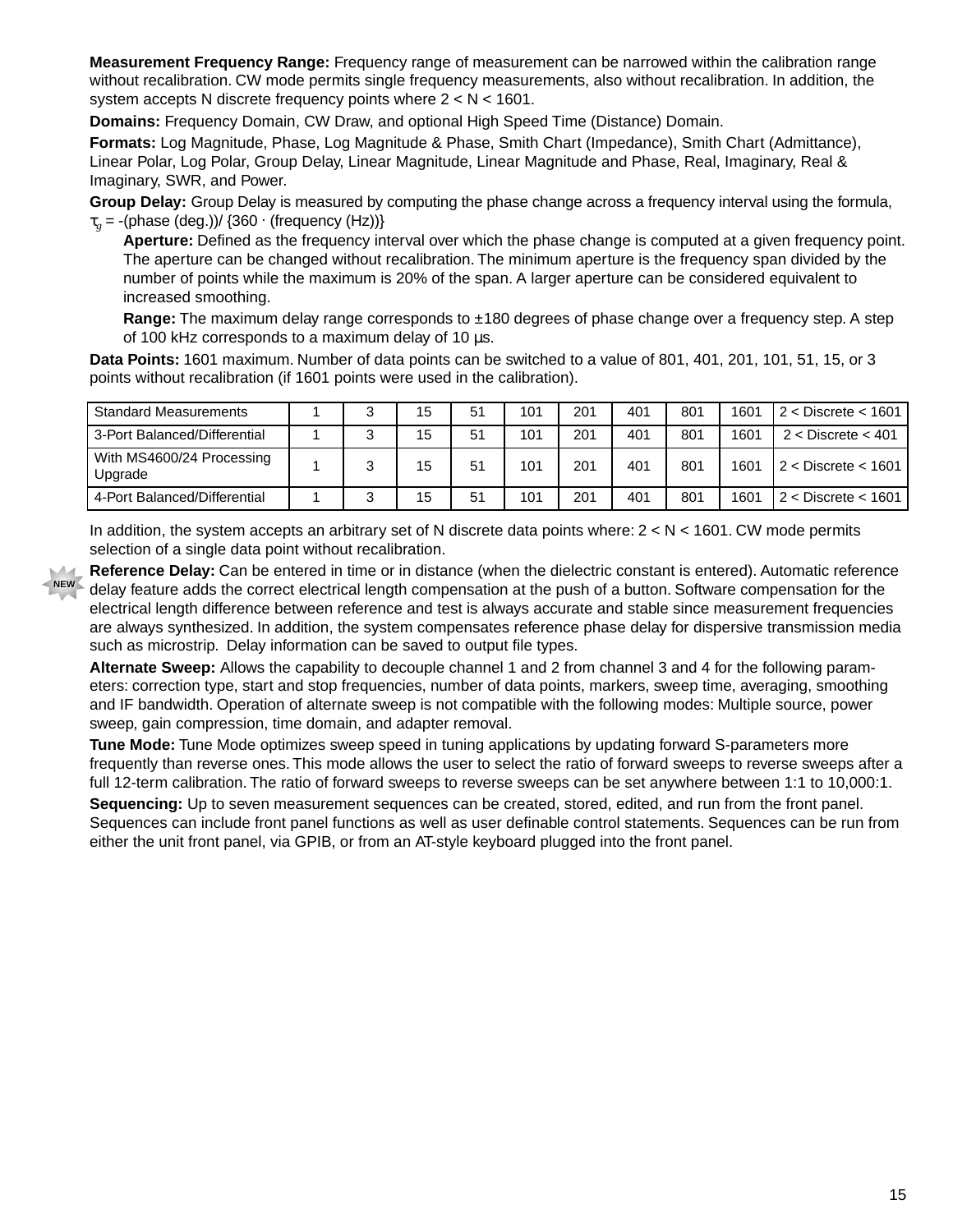#### **DISPLAY CAPABILITIES**

**Display Channels:** Four, each of which can display any S-parameter or user defined parameter in any format with up to two traces per channel for a maximum of eight traces simultaneously. Each channel is also capable of displaying harmonics, noise figure, intermodulation distortion, or time domain trace. A single channel, two channels (1 and 3, or 2 and 4), or all four channels can be displayed simultaneously. Channels 1 and 3, or channels 2 and 4 can be overlaid for rectilinear graph types.

**Display Groups (For MS462xD Models only):** Four groups of four channels for a total of sixteen displays, with only four channels displayed at a time. Each channel can display any S-parameter or user-defined parameter in any format as described in Display Channels previously. Display groups are selected with front panel channel-selection keys (Ch 1, Ch 2, Ch 3, and Ch 4).



**Liquid Crystal Display:** A Color 8.4" Thin Film Transistor (TFT) LCD display is standard on all units. The default color configuration is as follows: graticules are displayed in green, measurement data in red, background in black, markers and limits in blue, and overlaid trace data in yellow. Trace data stored in memory are displayed in green.

**Trace Color:** The color of display traces, memory, text, markers, background color, and limit lines are all user definable.

**Trace Overlay:** Displays two data traces on the active channel's graticule simultaneously. The overlaid trace is displayed in yellow and the primary trace is displayed in red.

**Trace Memory:** A separate memory for each channel can be used to store measurement data for later display or subtraction, addition, multiplication or division with current measurement data.

**Markers:** Twelve independent markers can be used to read out simultaneous measurement data. In alternate sweep mode there are sets of markers for each frequency sweep. In delta-reference marker mode, any one marker can be selected as the reference for the other eleven. Markers can be directed automatically to the minimum or maximum of a data trace.

**Enhanced Markers:** Marker search for a level or bandwidth, displaying an active marker for each channel, and discrete or continuous (interpolated) markers. Identifies the X dB bandwidth and ripple of amplifiers, filters and other frequency sensitive devices.

**Marker Sweep:** Sweeps upward in frequency between any two markers. Recalibration is not required during the marker sweep.

**Limit Lines:** Either single or segmented limit lines can be displayed. Two limit lines are available for each trace.

**Single Limit Readouts:** Interpolation algorithm determines the exact intersection frequencies of data traces and limit lines.

**Segmented Limit Lines:** A total of 20 segments (10 upper and 10 lower) can be generated per data trace. Complete segmented traces can be offset in both frequency and amplitude.

#### **Test Limits:**

Both single and segmented limits can be used for PASS/FAIL testing. PASS or FAIL status is indicated on the display after each sweep. In addition, PASS/FAIL status is output through the rear panel I/O connector as selectable TTL levels (PASS=0V, FAIL=+5V, or PASS=+5V, FAIL=0V).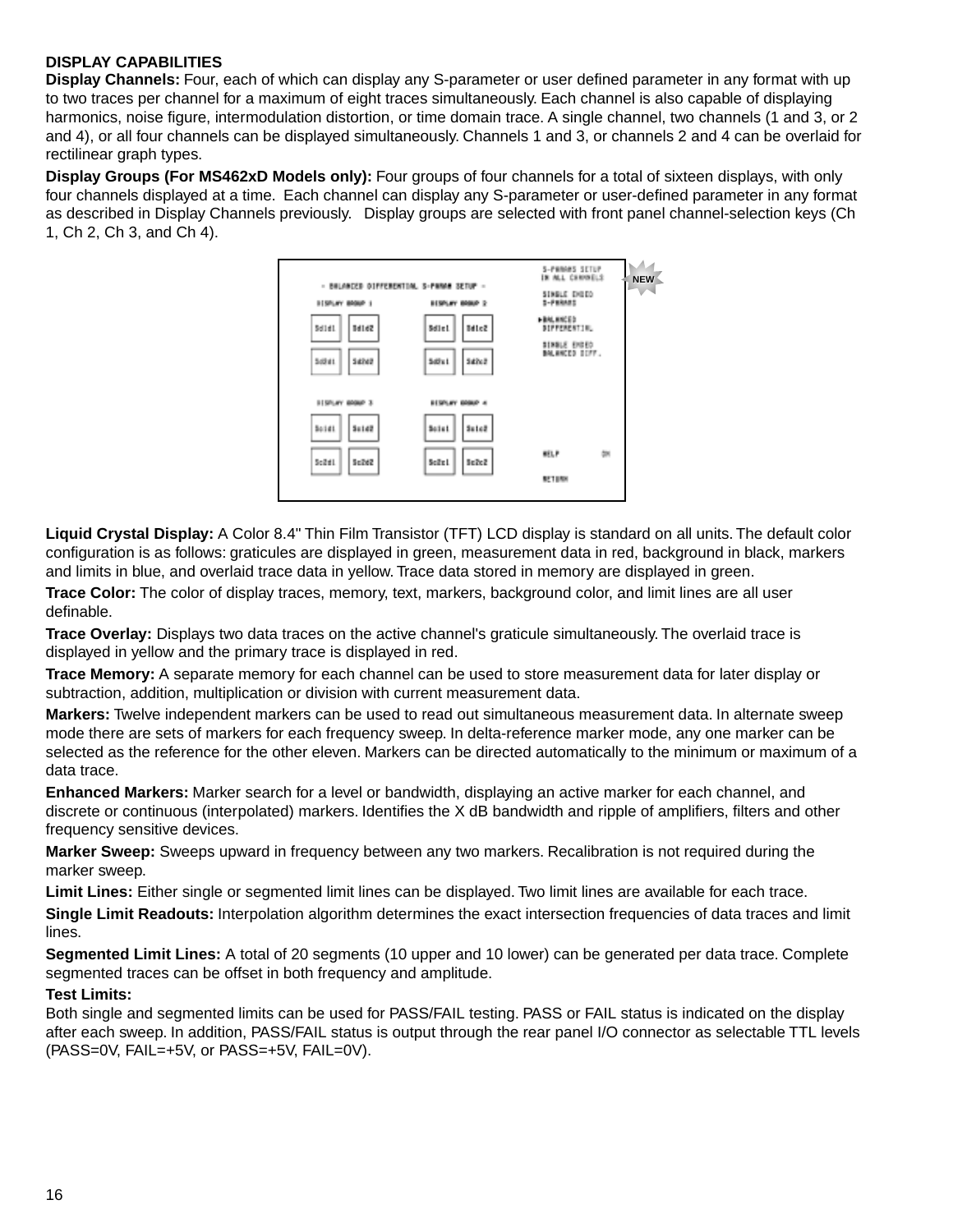# **Scale Resolution (minimum):**

**Log Magnitude:** 0.001 dB/div Linear Magnitude: 1 pU

**Phase:** 0.01° **Group Delay:** 0.001 ps

**Time:** 0.001 ms **Distance:** 0.1 mm

**SWR:** 1 pU **Power:** 0.01 dB

**Autoscale:** Automatically sets resolution and offset to fully display measurement data

**Reference Position:** Can be set at any graticule line.

**Annotation:** Type of measurement, vertical and horizontal scale resolution, start/stop or center/span frequencies, and reference position.

**Blank Frequency Information:** Blanking function removes all references to displayed frequencies on the LCD. Frequency blanking can only be restored through a system reset or GPIB command.

### **HARD COPY**

**Printer:** Menu selects full screen graphical, tabular data, \*.SnP (S1P, S2P, S3P, or S4P), \*.MnP (M3P or M4P consisting of mixed-mode S-parameters), or \*.txt output, and printer type. The number of data points of tabular data can be selected as well as data at markers only.

The MS462XX series will support the same printers as the Anritsu 37000 family of network analyzers, which currently include the HP 2225C InkJet, HP QuietJet, HP DeskJet, HP LaserJet II, III, IV, & V Series, and Epson compatible printers with Parallel (Centronics) interfaces. Compatible with ANRITSU "CAP3700" program (outputs bitmap file over GPIB) and provide bitmap output over front panel to disk.

**GPIB Plotters:** The MS462xx series will support the same plotters as the Anritsu 37000 family of network analyzers, which currently include HP Models 7440A, 7470A, and 7475A, and Tektronix Model HC100 plotters. Menu selects plotting of full or user-selected portions of

graphical data. The plotter is connected to the dedicated GPIB bus.

**Performance:** After selecting the Start Print button, front panel operation and measurement capability is restored to the user within 2 seconds.

#### **STORAGE**

**Internal Memory:** Ten front panel states (setup/calibration) can be stored and recalled from non-volatile memory locations. The current front panel setup is automatically stored in non-volatile memory at instrument power-down. When power is applied, the instrument returns to its last front panel setup. The system will be able to exchange two stored calibrations in less than 0.5 seconds.

**Internal Non-Volatile Memory:** Used to store and recall measurement and calibration data and front-panel setups. All files are MS-DOS compatible. File names can be 1 to 8 characters long, and must begin with a character, not a number. Extensions are automatically assigned.

**Internal Floppy Disk Drive:** A 3.5-inch diskette drive with 1.44 Mbytes formatted capacity is used to load measurement programs and to store and recall measurement and calibration data and front panel setups. All files are MS-DOS compatible. File names can be 1 to 8 characters long, and must begin with a character, not a number. Extensions are automatically assigned.

**Measurement Data Size:** 102.8 kbytes per 1601 point S-parameter data file.

**Calibration Data Size:** 187.3 kbytes per 1601 point S-parameter data file (12-term cal plus setup).

**Trace Memory File Size:** 12.8 kbytes per 1601 point channel.

**External SCSI-2 Drive Support:** Additional storage space is permitted through the use of an external SCSI-2 drive. When attached, the internal storage space is removed when using the external storage. Exchanging two stored calibrations becomes dependent on the performance of the external drive.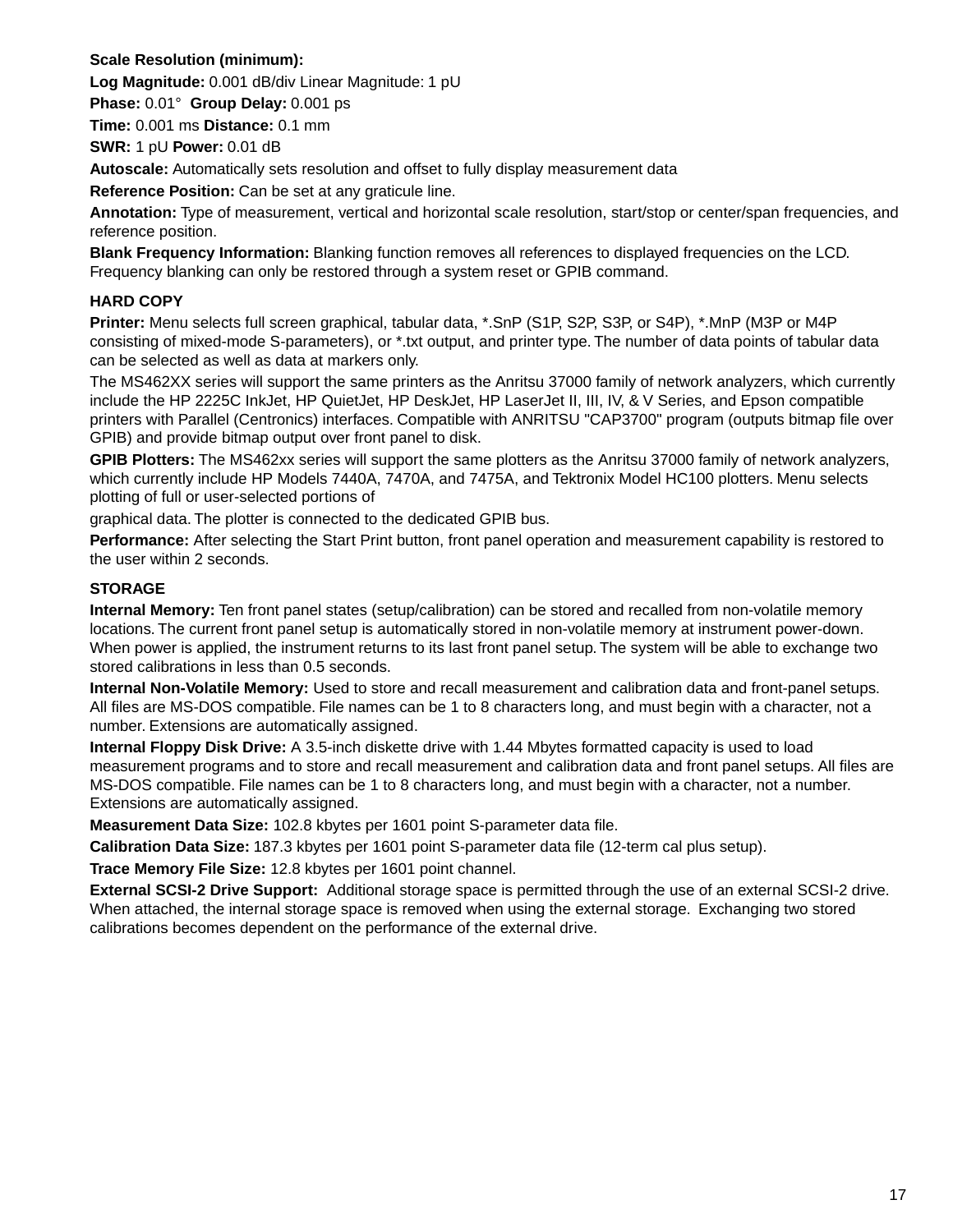# **GENERAL**

**Front Panel Connectors and Controls:**

**Standard Test Port:** N female

**Optional Connector Types:** 3.5mm female (MS4600/11SF), 3.5mm male (MS4600/11S), GPC-7 (MS4600/11A) and N male (MS4600/11NM)

**Probe Power:** –12, +15V, & GND; resettable fuse protected; HP 85024 compatible connector

**External Keyboard:** An IBM-AT compatible keyboard can be connected to the front panel for navigating through front panel menus, annotation of data files and display labels, printing displays and pausing instrument sweeps.

# **Rear Panel Connectors and Controls:**

**Printer:** Standard 25-pin IBM PC interface for an external parallel port printer.

**Line Selection:** Power supply automatically senses 85V, 120V, 220V or 240V lines.

**IEEE 488.2 GPIB:** Standard IEEE488.2 GPIB interface. Connection for instrument controller

**Dedicated GPIB:** Standard IEEE488.2 GPIB interface. Connection for external source(s), plotters, or power meter

**Serial Port:** 15-pin male RS232 interface; connection for AutoCal module

**SCSI-2:** 50-pin female "D" Type Micro-Miniature interface

**Ethernet:** 15-pin female IEEE802.3 interface (Contact factory for RJ-45 Adapter)

**VGA:** Standard 15-pin female VGA interface

**Noise +28V**: BNC female connector supplying pulsed drive for noise diode

**Noise Input:** K female input connector from noise diode output

**External Source Input:** K female

**External I/O:** 15-pin D-sub connector to support Limits (pass/fail) information

**P1 Bias T Fuse:** 0.5A fuseholder for Port 1 Bias T

**P2 Bias T Fuse (Not Available on MS462xA Models):** 0.5A fuseholder for Port 1 Bias T

# **The following connectors are all BNC female:**

**External Trigger:** External triggering for MS462XX measurement, ±1V trigger 10k ohm input impedance. **External Analog Out:**  $-10V$  to  $+10V$  with 5 mV resolution, varying in proportion to user-selected data (e.g., frequency, amplitude).

**External Analog In:** ±50 volt input for displaying external signals on the LCD display in Diagnostics mode. **10 MHz Ref In:** Connects to external reference frequency standard, 10 MHz, +5 to -5 dBm, 50 ohms.

**P1 Bias T:** 0.5A maximum, 40V DC maximum

**P2 Bias T (Not Available on MS462xA Models):** 0.5A maximum, 40V DC maximum

**Power Requirements:** 85-240V, 48-63Hz, 540 VA maximum

**Dimensions:** 222H x 425W x 450D mm (8.75 x 16.75 x 17.75 in.)

**Weight:** Ranges between 16 kg (35 lb.) for a MS4622A with no options installed and 23 kg (52 lb.) for a **MS4624D** with all options installed.

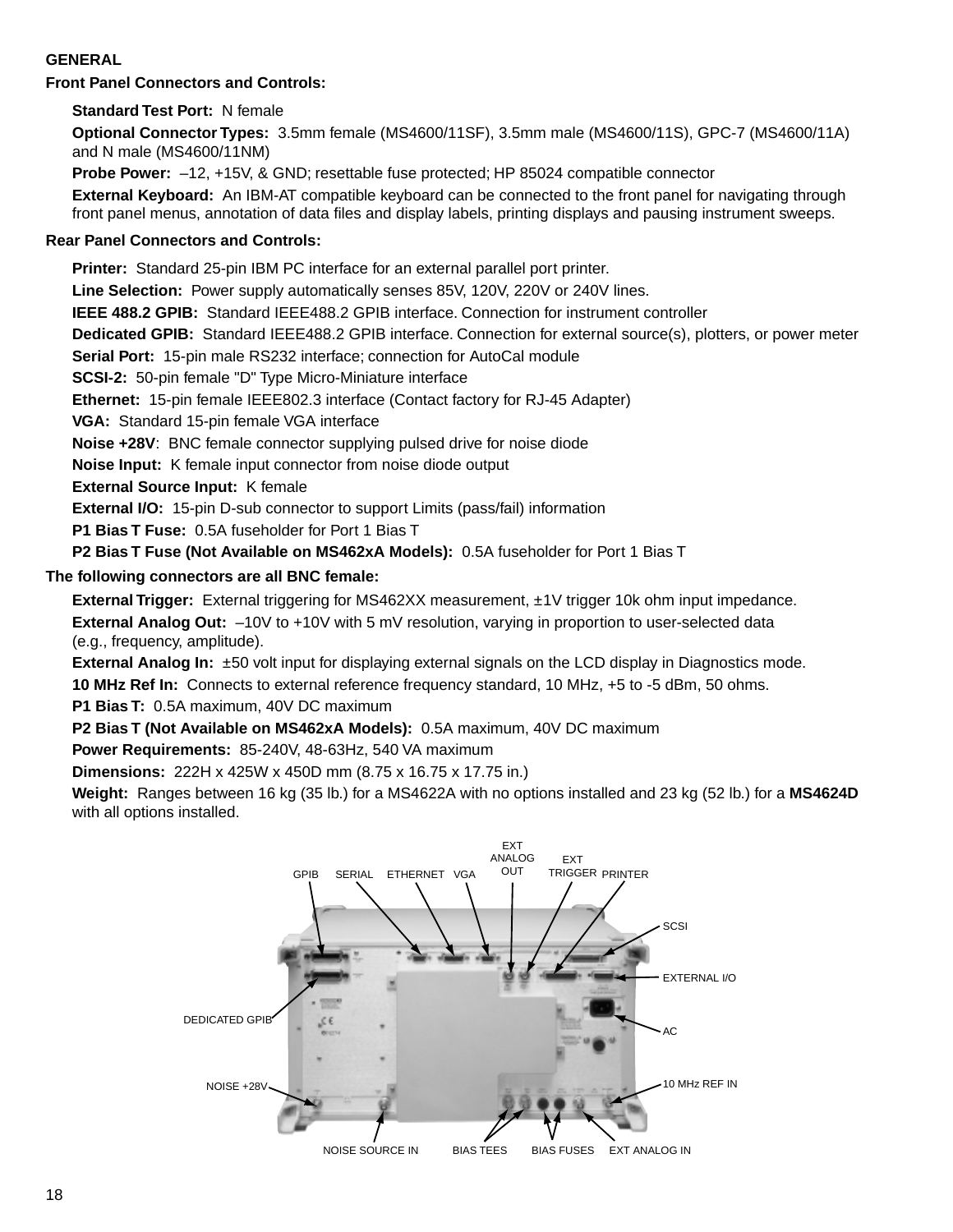### **ENVIRONMENT**

**Storage Temperature Range:** –40˚ to +75˚C **Operating Temperature Range:** 0˚C to +50˚C (specifications apply at 23 ± 3˚ C) **Relative Humidty:** 5% to 95% at +40˚C

#### **EMC**

**Meets the emissions and immunity requirements of:** EMC Directive - 89/336/EEC per EN61326

#### **Emissions Standard:**

EN55011:1991 IEC 61000-3-2 IEC 61000-3-3

#### **Immunity Standard:**

IEC 1000-4-2:1995 IEC 1000-4-3:1995 IEC 1000-4-4:1995 IEC 1000-4-5:1995 IEC 1000-4-6:1995 IEC 1000-4-8:1995 IEC 1000-4-11:1995

# **SAFETY**

**Meets safety requirements of Low Voltage/Safety Standard:** 72/23/EEC - EN61010-1:1993

#### **MEASUREMENT UNCERTAINTY**

**Exact Uncertainty** is a Windows based program (Model No. 2300-361) that is available to help you obtain the uncertainty data that is appropriate for your specific setup conditions. An example of the basic configuration window is shown here to illustrate the intuitive graphical user interface. You can select the Anritsu VNA and the calibration kit being used as well as the frequency range of interest. Specified performance parameters are automatically included to simplify the calculations. This utility enables users to meet the uncertainty analysis requirements of the ISO standards.

The uncertainty curves in the following pages were generated using the utility.

**Uncertainty Models** includes the important VNA effective parameters, test configuration parameters such as connector and cable performance and Device Under Test (DUT) parameters. The model leads to equations that are quite elaborate. For more explanation of uncertainties, models and Exact Uncertainty, see the following application notes:

What is Your Measurement Accuracy (p/n: 11410-00270) Reflectometer Measurements-Revisited (p/n: 11410-00214).





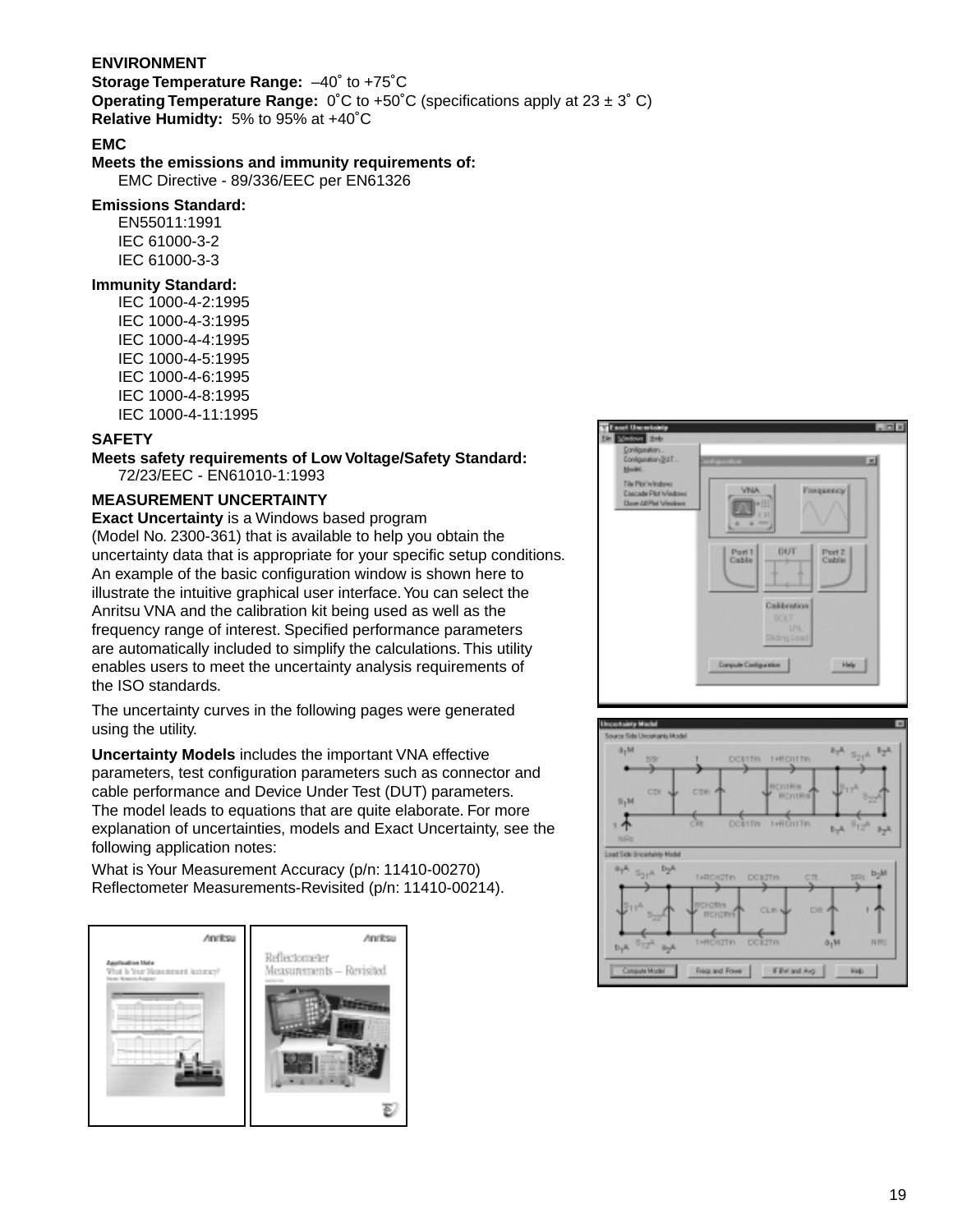#### **UNCERTAINTY GRAPHS**

The following graphs give measurement accuracy after 12-term vector error correction for N, 3.5mm and GPC-7 connector types. The errors are worst case contributions of residual directivity, load and source match, frequency response, isolation, network analyzer dynamic accuracy, and connector repeatability.



Transmission Measurements: N Connectors







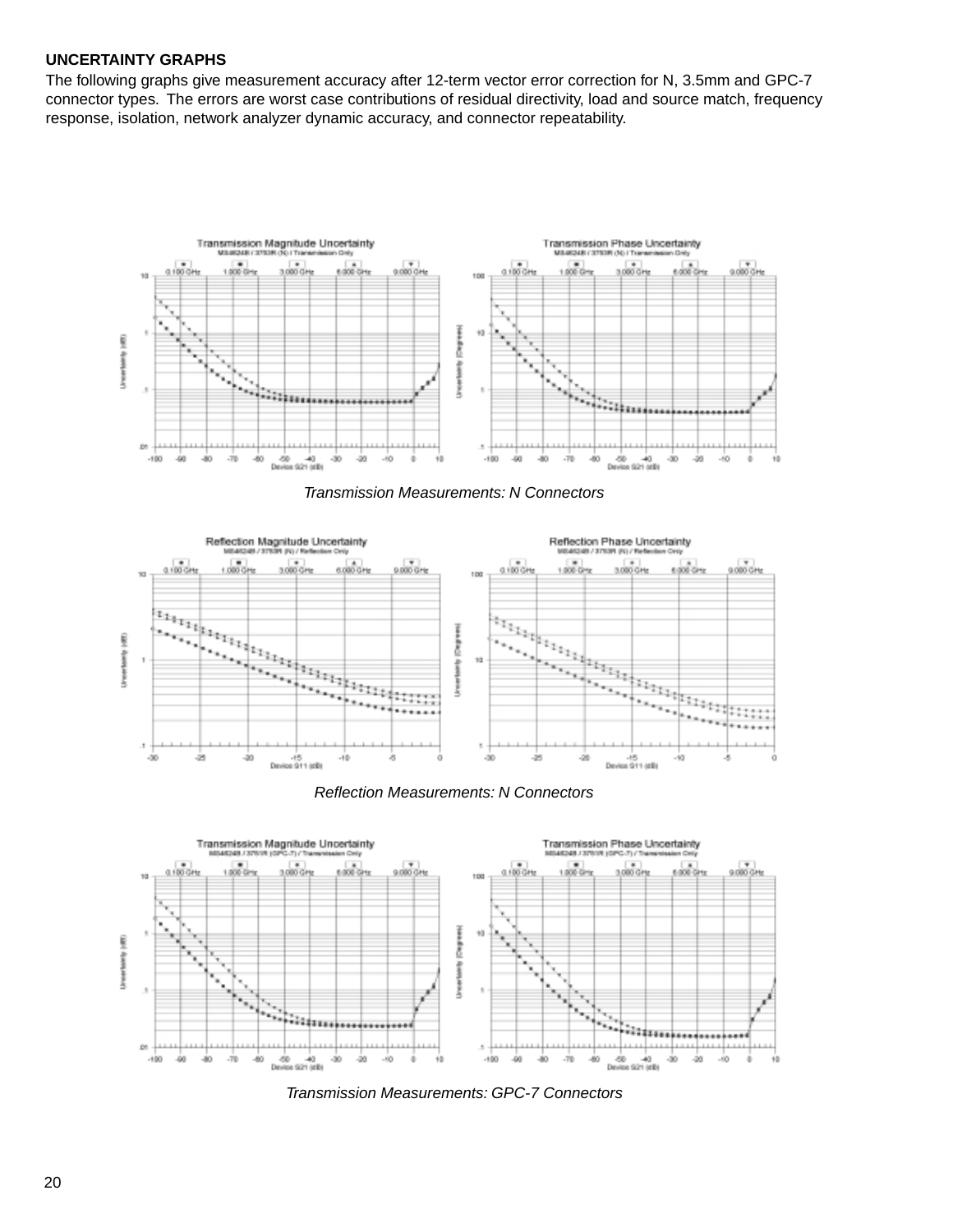#### **UNCERTAINTY GRAPHS**

In preparing the graphs on these two pages, a 10 Hz IF bandwidth and one averaging point were used following a calibration using 0 dBm Port Power. A 375xR series cal kit was used to obtain this data, which was generated using the Exact Uncertainty utility. Changes in the IF bandwidth or averaging can result in variations at low levels.



Reflection Measurements: GPC-7 Connectors



Transmission Measurements: 3.5 mm Connectors



Reflection Measurements: 3.5 mm Connectors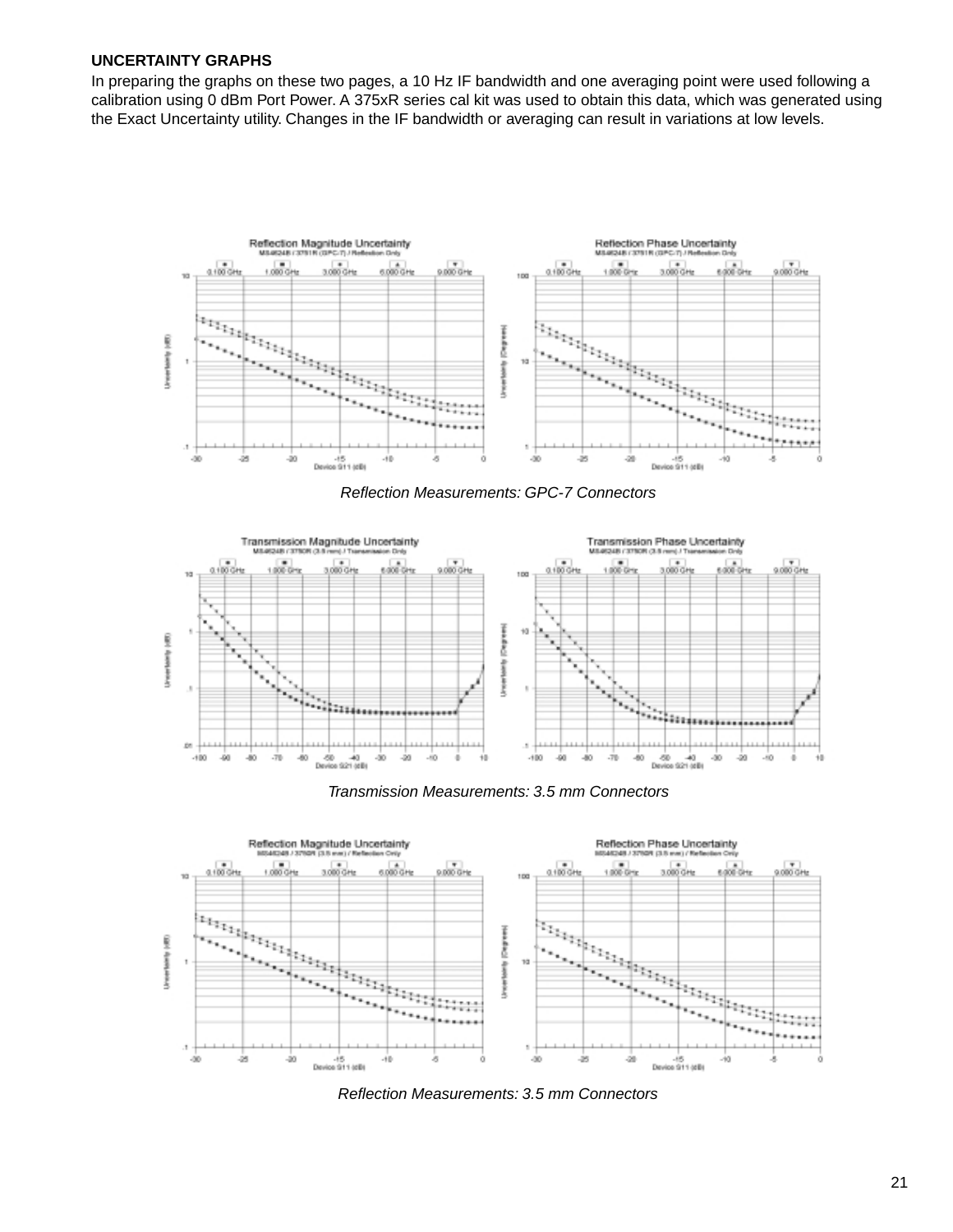#### **CONFIGURATION OVERVIEW**

Scorpion is available in many powerful configurations to satisfy all of your RF measurement requirements; furthermore, Scorpion is easy to upgrade as your measurement requirements expand. Configuring your Scorpion is as easy as following this three-step process:

- (1) Choose the desired S-parameter measurement configuration
- (2) If required, specify the  $2^{nd}$  Source part number according to this selected configuration
- (3) If required, add additional options and specify connector type

The latest manufacturing techniques enable you to preserve your investment. With the modular and compartmentalized infrastructure, Scorpion is easy to manufacture, maintain, and upgrade.



**NEW**

**(1) Choose the desired S-parameter measurement configuration**

|                           | 10 MHz - 3 GHz        | 10 MHz - 6 GHz         | 10 MHz - 9 GHz         |
|---------------------------|-----------------------|------------------------|------------------------|
| 2-Port $T/R$ <sup>1</sup> | MS4622A               | MS4623A                | MS4624A                |
| 2-Port                    | MS4622B               | MS4623B                | MS4624B                |
| 3-Port                    | MS4622B+<br>MS4600/3A | MS4623B +<br>MS4600/3B | MS4624B +<br>MS4600/3E |
| 3-Port $T/R^2$            | MS4622B+<br>MS4600/6  | MS4623B +<br>MS4600/6  | MS4624B +<br>MS4600/6  |
| 4-Port                    | MS4622D               | MS4623D                | MS4624D                |
| 2-Port DRA <sup>3</sup>   | MS4622C               | MS4623C                | MS4624C                |
| 3-Port DRA <sup>3</sup>   | MS4622C+<br>MS4600/3C | MS4623C+<br>MS4600/3D  | MS4624C+<br>MS4600/3F  |

1T/R is economical Transmission/Reflection (or one-path, two-port) configuration that measures  $S_{11}$ ,  $S_{21}$ .  $S_{3}$ -<br><sup>2</sup>3-Port T/R measures 2-port S-parameters plus two-path, three-port measurements. 3DRA is Direct Receiver Access configuration for use in developing custom solutions.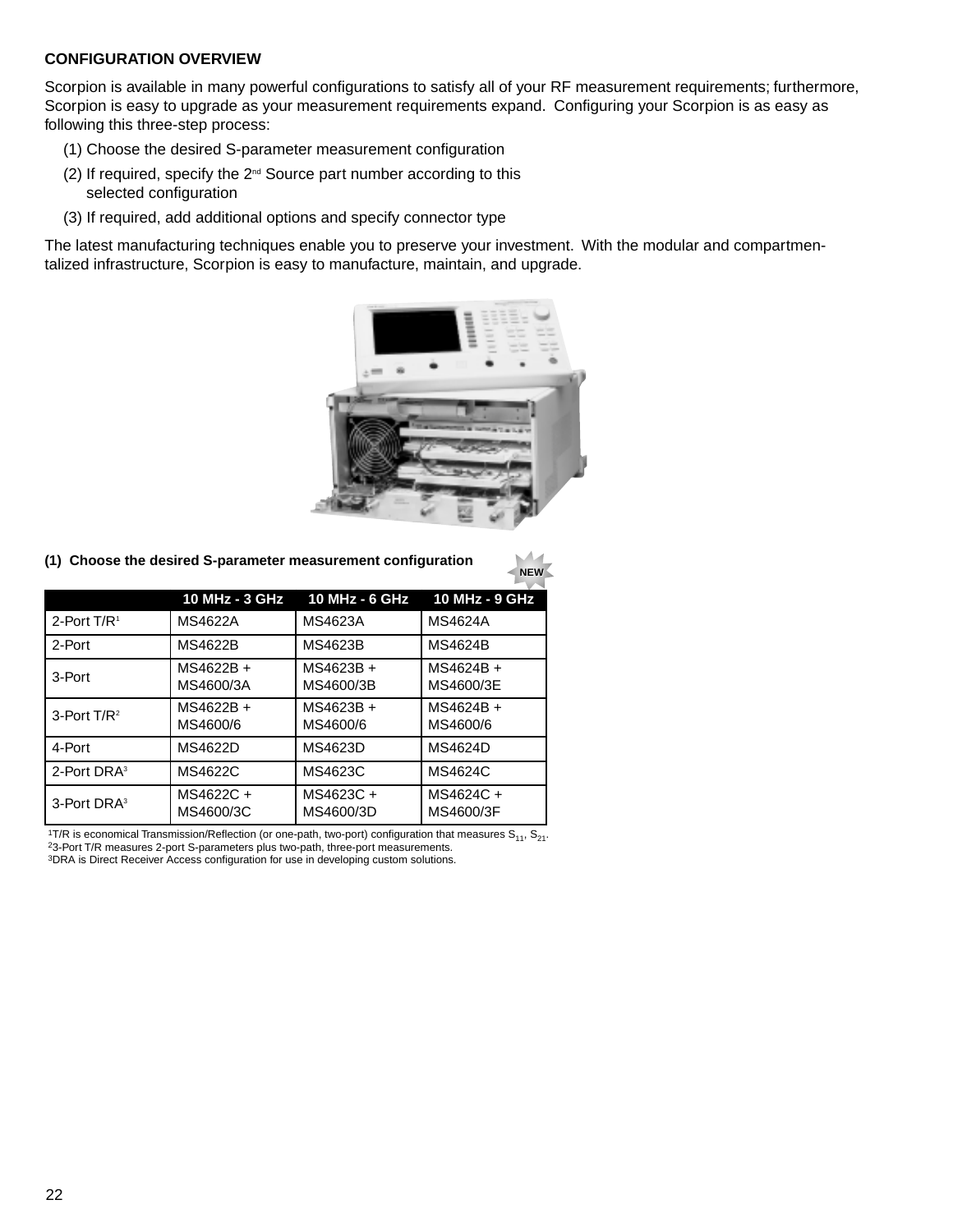#### **2) For IMD and/or Mixer configurations, make sure to include the second source part number**

Option MS4600/3x, as shown in the following table, adds an additional integrated source to support S-parameter measurements of 3-port devices. This integrated source also supports mixer measurements and intermodulation distortion (MS4600/13 provides integrated application software to simplify IMD testing) measurements.

| <b>Option Description</b>                | <b>Part Number</b> |  |
|------------------------------------------|--------------------|--|
| 3 GHz 2nd Source for MS4622B             | MS4600/3A          |  |
| 6 GHz 2nd Source for MS4623B             | MS4600/3B          |  |
| 9 GHz 2nd Source for MS4624B             | MS4600/3E          |  |
| 3 GHz 2 <sup>nd</sup> Source for MS4622C | MS4600/3C          |  |
| 6 GHz 2nd Source for MS4623C             | MS4600/3D          |  |
| 9 GHz 2nd Source for MS4624C             | MS4600/3F          |  |

This additional source (Option 3x) is standard in the 4-port network analyzer (i.e. "D" Models) and supports true S-Parameter measurements of 4-port devices.

#### **(3) Finally, specify any additional options to complete your configuration**

Scorpion can be further upgraded to include the following options:

| <b>Option Description</b>                | <b>Part Number</b> | <b>Availablity</b>             |
|------------------------------------------|--------------------|--------------------------------|
| Time Domain                              | MS4600/2           | All Models                     |
| 3 GHz Noise Figure <sup>1</sup>          | MS4600/4, 4D, 4F   | B, C and D Models respectively |
| 6 GHz Noise Figure <sup>1</sup>          | MS4600/4B, 4E, 4G  | B, C and D Models respectively |
| Frequency Translating Group Delay (FTGD) | MS4600/5           | <b>B</b> and D Models Only     |
| T/R Step Atten                           | MS4600/7           | A Models Only                  |
| Harmonic Measurement                     | MS4600/8           | All Models                     |
| Test Port Connector <sup>2</sup>         | MS4600/11          | All Models                     |
| Intermodulation Distortion <sup>3</sup>  | MS4600/13          | All Models                     |
| <b>Processing Upgrade</b>                | MS4600/24          | <b>B</b> and C Models Only     |

1Noise Figure measurements start at 50 MHz

2Standard Connector is N-female, also available is N male (MS4600/11NM), 3.5mm male (MS4600/11S),

3.5mm female (MS4600/11SF), and GPC-7 male (MS4600/A)

3Intermodulation Distortion requires an additional source (external source or reference MS4600/3x)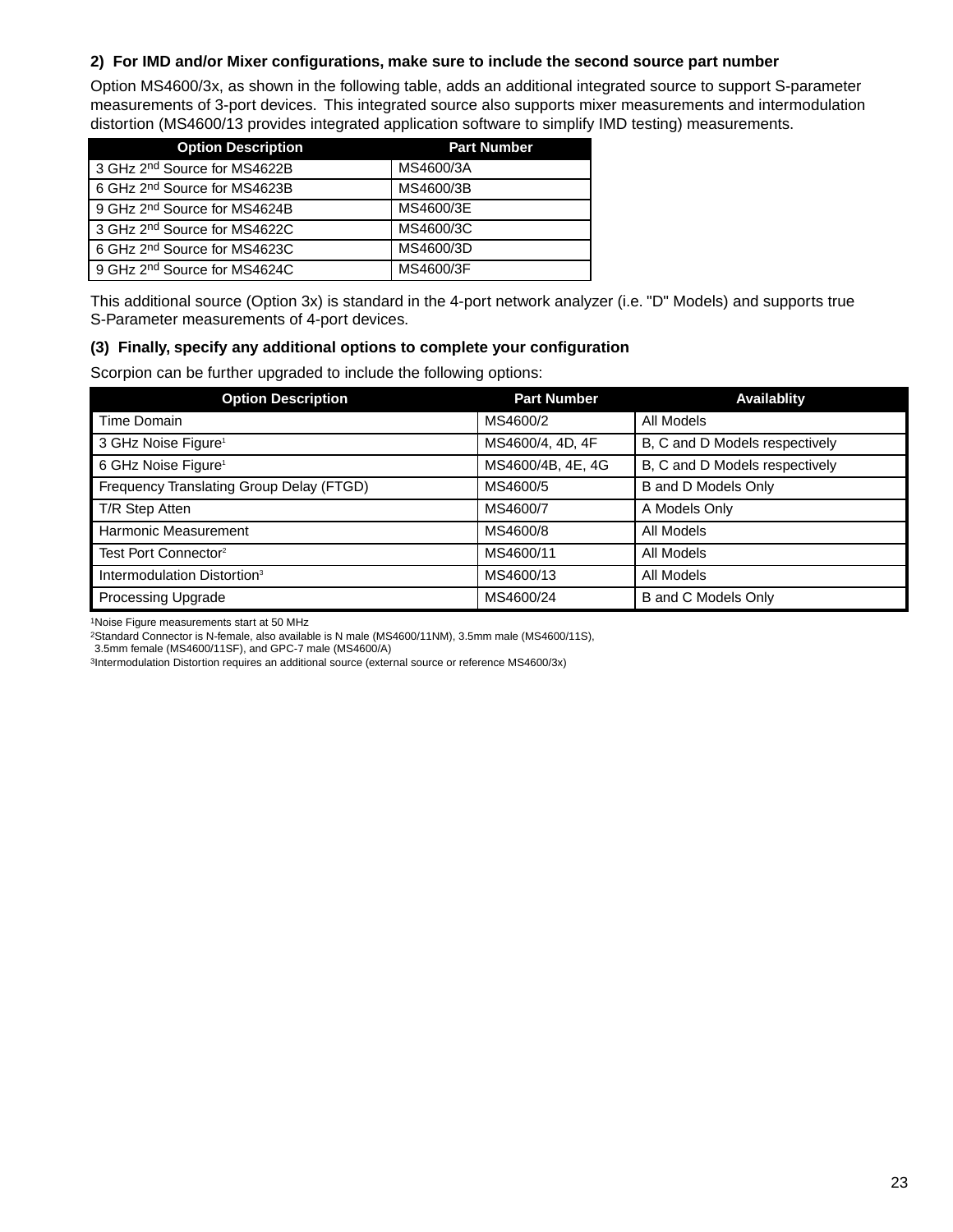# **MODELS**

A flexible choice of models from "economical" to "fully-loaded, deadly accurate" ensures you can configure a system to satisfy your requirements.You can upgrade the model between frequency ranges and configurations as your requirements change for additional value.

| <b>Configuration Summary</b> | MS462x<br>10 MHz to 3 GHz | MS4623x<br>10 MHz to 6 GHz | <b>MS4624x</b><br>10 MHz to 9 GHz |
|------------------------------|---------------------------|----------------------------|-----------------------------------|
| $MS462xA$ T/R <sup>1</sup>   |                           |                            |                                   |
| MS462xB S-Parameter          |                           |                            |                                   |
| $MS462xC$ DRA <sup>2</sup>   |                           |                            |                                   |
| MS462xD 4-Port               |                           |                            |                                   |

1T/R is economical Transmission/Reflection (or one-path, two-port) configuration that measures  $S_{11}$ ,  $S_{21}$ .

2DRA is Direct Receiver Access configuration for use in developing custom solutions.

#### **MS462xA Transmission/Reflection Analyzer**

These economical analyzers are one path, two port network analyzers that satisfies high volume passive RF production requirements for stability, reliability, speed, dynamic range and accuracy.

- ❏ **MS4622A,** 10 MHz to 3 GHz, 2-Port, T\R
- ❏ **MS4623A,** 10 MHz to 6 GHz, 2-Port, T\R
- ❏ **MS4624A,** 10 MHz to 9 GHz, 2-Port, T\R

#### **MS462xB Vector Network Measurement System (VNMS)**

For passive, active, and frequency translating devices, these powerful S-parameter configurations offer the performance, ease-of-use and versatility of a vector network analyzer (VNA) with an amazing twist: integrated options that allow 3-Port, Noise Figure, Harmonic, Frequency Translating Group Delay and Intermodulation Distortion (IMD) measurements. The 3-port configuration includes mixed-mode S-parameters, arbitrary impedance and powerful embedding/de-embedding routines, too.

- ❏ **MS4622B,** 10 MHz to 3 GHz, 2-Port
- ❏ **MS4623B,** 10 MHz to 6 GHz, 2-Port
- ❏ **MS4624B,** 10 MHz to 9 GHz, 2-Port

#### **MS462xC VNMS / Direct Receiver Access**

With direct access to the receivers (i.e. without an integrated test set), these vector network analyzers offer the ultimate flexibility for power amplifiers, frequency translating, and multiple output device requirements.

- ❏ **MS4622C,** 10 MHz to 3 GHz, 2-Port
- ❏ **MS4623C,** 10 MHz to 6 GHz, 2-Port
- ❏ **MS4624C,** 10 MHz to 9 GHz, 2-Port

#### **MS462xD VNMS / 4-Port, Balanced Differential Measurements**

This newest 4-port measurement solution includes mixed-mode S-Parameters, aribtrary impedance, powerful embedding/de-embedding routines and the second internal source to tame your toughest RF device requirements. Many of these new features are available in the existing model configurations, too.

- ❏ **MS4622D,** 10 MHz to 3 GHz, 4-Port
- ❏ **MS4623D,** 10 MHz to 6 GHz, 4-Port
- ❏ **MS4624D,** 10 MHz to 9 GHz, 4-Port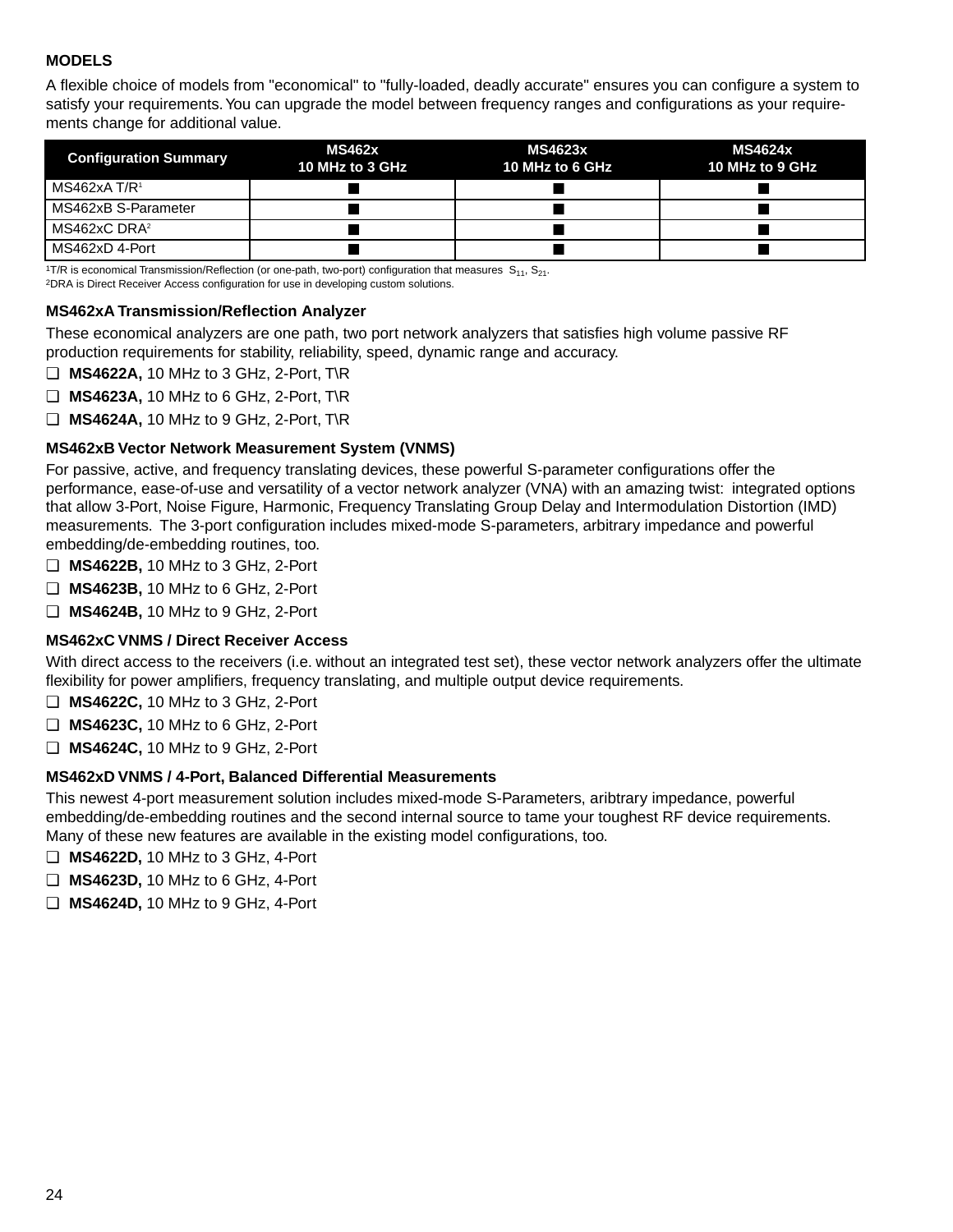# **OPTIONS**

# **Rack Mount**

- ❏ **MS4600/1,** Rack Mount Kit with Slides For all models, rack mount kit containing a set of track slides (90ϒ tilt capability), mounting ears, and front panel handles for mounting the instrument in a standard 19-inch equipment rack.
- ❏ **MS4600/1A,** Rack Mount Kit with Handles For all models, rack mount kit containing a set of mounting ears and hardware to permanently mount instrument in a standard 19-inch equipment rack. Slides are not provided.

# **Time Domain**

❏ **MS4600/2**, Time (Distance) Domain For all models, Time domain analysis can also be performed utilizing Lowpass, Bandpass or Phasor Impulse processing techniques. Windows and Gating support additional conditioning to further enhance time domain processing.

# **Second Internal Source,Third Test Port**

The following options add internal second source, third test port and test attenuator. The appropriate models are also shown.

- ❏ **MS4600/3A,** MS4622B, 3 GHz
- ❏ **MS4600/3B,** MS4623B, 6 GHz
- ❏ **MS4600/3C,** MS4622C, 3 GHz
- ❏ **MS4600/3D,** MS4623C, 6 GHz
- ❏ **MS4600/3E,** MS4624B, 9 GHz
- ❏ **MS4600/3F,** MS4624C, 9 GHz

# **Noise Figure**

The following options add integrated Noise Figure measurements. Noise Source not included. The appropriate models are also shown.

#### **NF Options, 50 to 3000 MHz**

- ❏ **MS4600/4,** MS4622B, MS4623B, MS2624B
- ❏ **MS4600/4D,** MS4622C, MS4623C, MS4624D
- ❏ **MS4600/4F,** MS4622D, MS4623D, MS4624D

# **NF Options, 50 to 6000 MHz,**

- ❏ **MS4600/4B,** MS4623B, MS4623B
- ❏ **MS4600/4E,** MS4623C, MS4624C
- ❏ **MS4600/4G,** MS4623D, MS4624D

# **Noise Sources**

- ❏ **NC346A**, 3.5mm, 5 dB ENR Noise Source
- ❏ **NC346B**, 3.5mm, 15 dB ENR Noise Source

# **Frequency Translating Group Delay**

❏ **MS4600/5,** Frequency Translating Group Delay For MS462xB and MS462xD, adds mixer group delay measurement.

# **Third Test Port Without Second Internal Source**

❏ **MS4600/6,** Third Test Port

For MS462xB and MS462xC, adds third test port on front panel with routing to rear panel for external source (3.5mm rear panel connector). Configuration supports 12-term (2-port) vector correction plus vector correction of  $S_{11}$ ,  $S_{21}$  and  $S_{31}$  on 3-port devices. With external source, 3-port (24-term) calibrations can be performed.

### **Source Step Attenuator**

❏ **MS4600/7,** T/R Step Attenuator For MS462xA, adds internal step attenuator to internal source.

#### **Harmonic Measurements**

❏ **MS4600/8,** Harmonic Measurements For all models, adds firmware to orchestrate harmonics measurements.

#### **Connector Designation**

Standard front panel connector type is N female. Use the following options to specify optional connector types. Connector type is the same for all ports.

- ❏ **MS4600/11NM,** Replaces N female with N male Test Port Adapters
- ❏ **MS4600/11S,** Replaces N female with 3.5mm male Test Port Adapters
- ❏ **MS4600/11SF,** Replaces N female with 3.5mm female Test Port Adapters
- ❏ **MS4600/11A,** Replaces N female with GPC-7 male Test Port Adapters

#### **Intermodulation Distortion Measurements**

❏ **MS4600/13,** Intermodulation Distortion **Measurements** 

For all models, adds firmware to orchestrate CW, swept frequency and swept power IMD measurements. Second source is required (reference MS4600/3x) or external source can be used.

#### **Processing Upgrade**

❏ **MS4600/24**, Processing Upgrade For MS462xB and MS462xC (standard in MS462xD), adds processing upgrades for (1) additional data points (from 401 to 1601) when performing balanced/differential measurements on 3-port devices, (2) S4P file use in embedding/deembedding matching circuits, (3) additional throughput enhancements, and (4) enables the use of more than 401 data points when using 4-Port AutoCals with 2 and 3-port models.

# **Calibration Options**

- ❏ **MS4600/98,** Z540/Guide 25 Calibration
- ❏ **MS4600/99,** Premium Calibration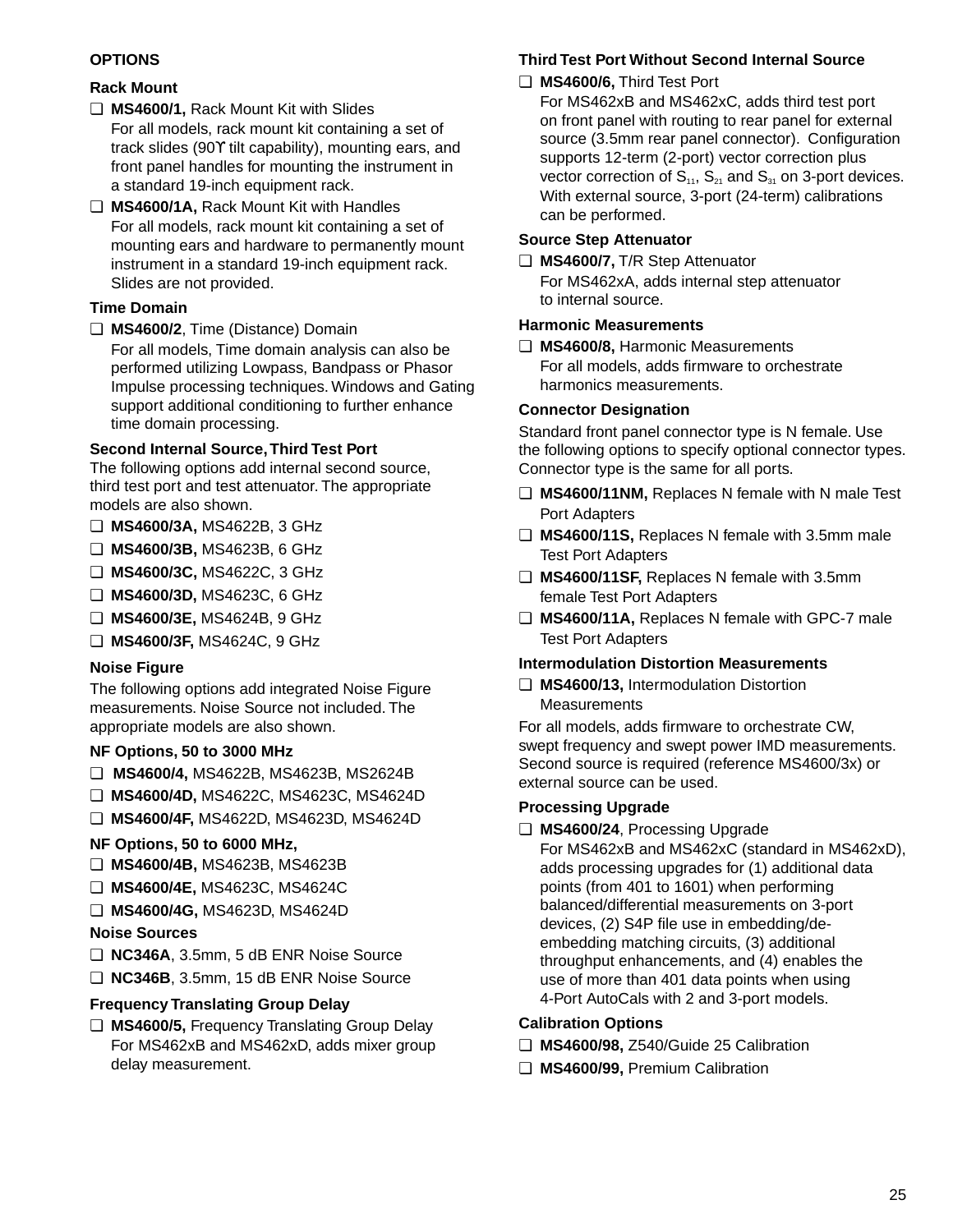# **CALIBRATION KITS**

Using Anritsu's precision coaxial OSLT calibration kits ensures accurate operation of your MS462xx series VNMS. These kits include precision components required to perform the requisite calibrations.



# **Standard (10 MHz to 9 GHz)**

- ❏ **3750R**, SMA/3.5 mm Calibration Kit
- ❏ **3750R/1**, Adds a set of five Phase Equal Insertables (PEIs).
- ❏ **3750R/3**, Adds additional 3.5 mm (female) and 3.5 mm (male) terminations required for four port calibrations.
- ❏ **3751R**, GPC-7 Calibration Kit
- ❏ **3751R/2**, Adds a third GPC-7 termination required for three port calibrations.
- ❏ **3751R/3**, Adds two additional GPC-7 terminations required for four port calibrations.
- ❏ **3753R**, N (50 Ohms) Connector Calibration Kit
- ❏ **3753R/1**, Adds a set of five Phase Equal Insertables (PEIs).
- ❏ **3753R/3**, Adds additional N (female) and N (male) terminations required for four port calibrations.
- ❏ **3753-75R**, N (75 Ohms) Calibration Kit, Specified to 3 GHz
- ❏ **3753-75R/3**, Adds additional N (75 Ohm female) and N (75 Ohm male) terminations required for four port calibrations.

#### **VERIFICATION KITS**

Anritsu offers a complete line of coaxial verification kits to confirm your system's performance. All verification kits contain precision components with characteristics traceable to the US National Institute of Standards and Technology (NIST).

- ❏ **3663R**, Type N Verification Kit
- ❏ **3666R**, SMA/3.5 mm Verification Kit
- ❏ **3667R**, GPC-7 Verification Kit

# **AutoCal®**

The AutoCal modules are automatic precision calibrators that provide fast, repeatable, and accurate coaxial calibrations up to 9 GHz. The AutoCal system includes the module, serial cable, power supply, power cord, characterization disk, and operational manual. Scorpion has standard firmware to control AutoCal so no further options are required for auto-calibrations.



- ❏ **36581NNF/2**, N(m) to N(f), 10 MHz to 9 GHz
- ❏ **36581KKF/2**, K(m) to K(f), 10 MHz to 9 GHz
- ❏ **36584KF,** 4-Port K(f), 10 MHz to 9 GHz
- ❏ **36584NF,** 4-Port N(f), 10 MHz to 9 GHz
- ❏ **36583S**, Test Port Cable Converter Set, SMA type
- ❏ **36583L**, Test Port Cable Converter Set, 3.5mm type
- ❏ **36583K**, Test Port Cable Converter Set, K type
- ❏ **760-208**, Transit Case for AutoCal

#### **TEST PORT CABLES**

#### **High Performance, Flexible**

- ❏ **15LL50-0.3A**, 3.5 mm Cable, Male to Male, 30 cm (11.8 in.)
- ❏ **15LL50-0.6A**, 3.5 mm Cable, Male to Male, 60 cm (23.6 in.)
- ❏ **15LLF50-0.3A**, 3.5 mm Cable, Male to Female, 30 cm (11.8 in.)
- ❏ **15LLF50-0.6A**, 3.5 mm Cable, Male to Female, 60 cm (23.6 in.)
- ❏ **15NN50-0.3A**, Type N Cable, Male to Male, 30 cm (11.8 in.)
- ❏ **15NN50-0.6A**, Type N Cable, Male to Male, 60 cm (23.6 in.)
- ❏ **15NNF50-0.3A**, Type N Cable, Male to Female, 30 cm (11.8 in.)
- ❏ **15NNF50-0.6A**, Type N Cable, Male to Female, 60 cm (23.6 in.)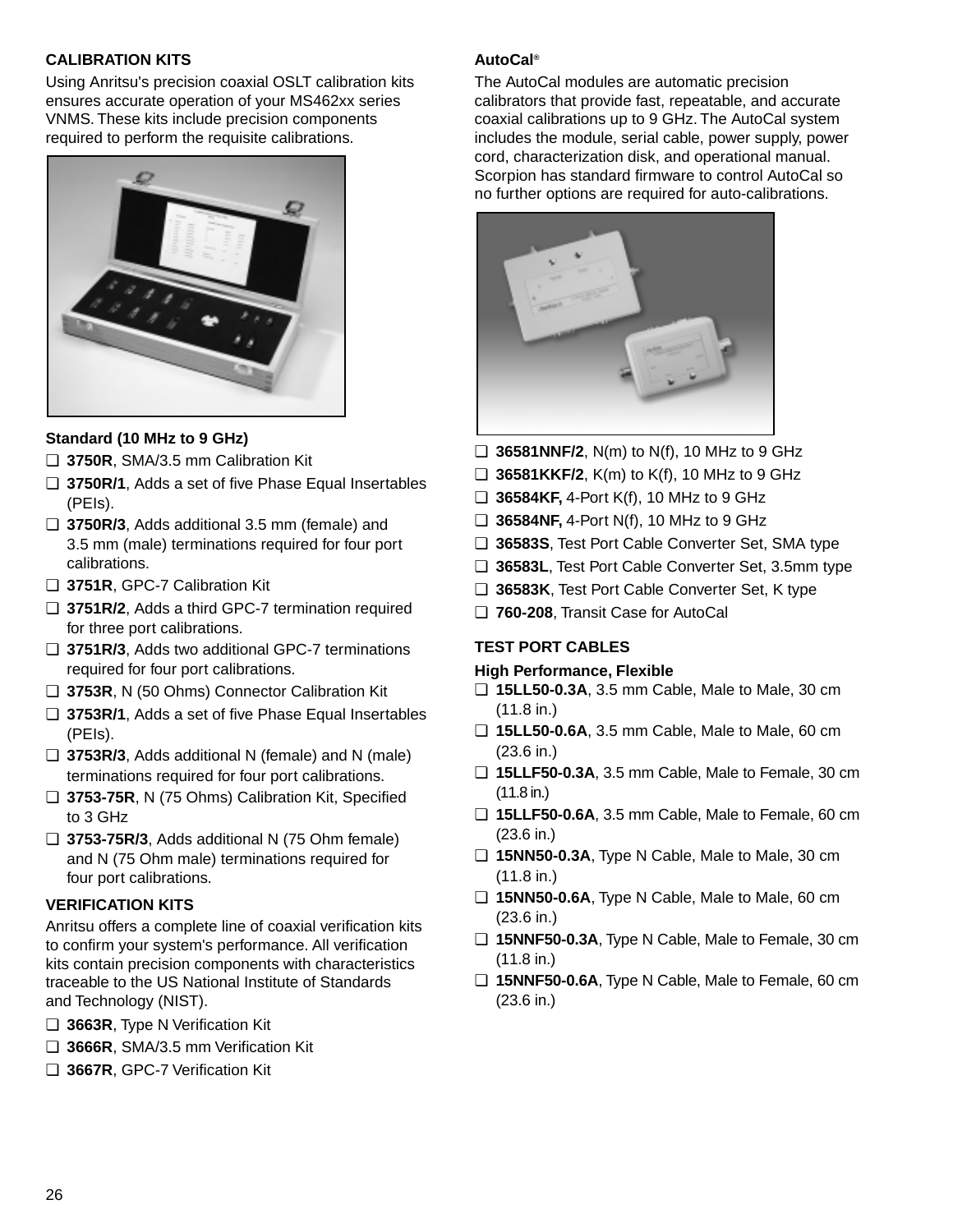## **Economy, Armored Semi-Rigid**

- ❏ **3670A50-1**, GPC-7 Cable, 30.5 cm (1 ft.)
- ❏ **3670A50-2**, GPC-7 Cable, 61 cm (2 ft.)
- ❏ **3670K50-1**, K(f)-K(m) Cable, 30.5 cm (1 ft.)
- ❏ **3670K50-2**, K(f)-K(m) Cable, 61 cm (2 ft.)
- ❏ **3670KF50-1**, K(f)-K(f) Cable, 30.5 cm (1 ft.)
- ❏ **3670KF50-2**, K(f)-K(f) Cable, 61 cm (2 ft.)
- ❏ **3670N50-1**, N(f)-N(m) Cable, 30.5 cm (1 ft.)
- ❏ **3670N50-2**, N(f)-N(m) Cable, 61 cm (2 ft.)
- ❏ **3670NN50-1**, N(m)-N(m) Cable, 30.5 cm (1 ft.)
- ❏ **3670NN50-2**, N(m)-N(m) Cable, 61 cm (2 ft.)

# **GPIB CABLES**

- ❏ **2100-5**, GPIB Cable, 0.5 m (1.6 ft.)
- ❏ **2100-1**, GPIB Cable, 1 m (3.3 ft.)
- ❏ **2100-2**, GPIB Cable, 2 m (6.6 ft.)
- ❏ **2100-4**, GPIB Cable, 4 m (13.2 ft.)

# **PRECISION ADAPTERS**

# **Coaxial**

- ❏ **34NK50**, Adapter, DC to 18 GHz, 50 Ω, N(m)-K(m)
- ❏ **34NKF50**, Adapter, DC to 18 GHz, 50 Ω, N(m)-K(f)
- ❏ **34NFK50**, Adapter, DC to 18 GHz, 50 Ω, N(f)-K(m)
- ❏ **34NFKF50**, Adapter, DC to 18 GHz, 50 Ω, N(f)-K(f)

# **FIXED ATTENUATORS**

- ❏ **43KB-3**, Fixed Attenuator,3 dB, DC to 26.5 GHz, 50 W, K(m) to K(f)
- ❏ **43KB-6,** Fixed Attenuator,6 dB, DC to 26.5 GHz, 50 W, K(m) to K(f)
- ❏ **43KB-10,** Fixed Attenuator,10 dB, DC to 26.5 GHz, 50 W, K(m) to K(f)
- ❏ **43KB-20,** Fixed Attenuator, 20 dB, DC to 26.5 GHz, 50 W, K(m) to K(f)

# **75** Ω **ACCESSORIES**

- ❏ **34NN75B,** Precision Adapter, DC to 3 GHz, 75 W,  $N(m)-N(m)$
- ❏ **34NFNF75B,** Precision Adapter, DC to 3 GHz, 75 W,  $N(f) - N(f)$
- ❏ **1091-137**, Adapter, DC to 1500 MHz, 75 W,  $N(f)-F(m)$
- ❏ **1091-168**, Adapter, DC to 1500 MHz, 75 W, N(m)-  $F(m)$
- ❏ **1091-169,** Adapter, DC to 1500 MHz, 75 W,  $N(m)$   $F(f)$
- ❏ **1091-170,** Adapter, DC to 1500 MHz, 75 W, N(f)-F(f)
- ❏ **11N75B,** Power Divider, 1 MHz to 3 GHz, 75 W, N(f) input, N(f) output

# **SOFTWARE**

- ❏ **2300-218,** Anritsu Power Tools, Windows® Instrument Drivers
- ❏ **2300-232,** Mixer Measurement Assistant (NxN)
- ❏ **2300-361,** Exact Uncertainty
- ❏ **2300-364,** Scorpion Command Encyclopedia

# **PRINTER**

- ❏ **2000-1214,** HP Desk Jet Printer, Model 450
- ❏ **2000-1216,** Black Printer Cartridge, Model 450
- ❏ **2000-1217,** Rechargeable Battery, Model 450
- ❏ **2000-1218,** Desk Jet Power Cord (UK)
- ❏ **2000-663**, Desk Jet Power Cord (Europe)
- ❏ **2000-664**, Desk Jet Power Cord (Australia)
- ❏ **2000-666,** Desk Jet Power Cord (Japan)
- ❏ **2000-667,** Desk Jet Power Cord (South Africa)
- ❏ **2225-6,** Parallel Interface Printer Cable

# **OTHER ACCESSORIES AND TOOLS**

- ❏ **01-201,** 5/16" Torque Wrench, 8 ft-lbs, for SMA, 3.5 mm, and K Connectors
- ❏ **01-204,** Anritsu Stainless Steel Connector Wrench
- ❏ **760-216,** Scorpion (MS462xx) Transit Case
- ❏ **2000-1064,** 250 MB Iomega SCSI Zip Drive (U.S. 100V Line Voltage only)
- ❏ **2000-1065,** 0.9 m SCSI Cable (SCSI-2 DB25 Male)
- ❏ **2000-1066,** 104 Key AT Connector Keyboard
- ❏ **2000-1208,** Ethernet Transceiver
- ❏ **2000-1209,** Crossover Ethernet Cable

# **EXTENDED SERVICE OPTIONS**

Standard Warranty is for 3 years, which covers the Scorpion mainframe, options, noise sources, and harmonic phase standard.

#### **On-Site Support Plans**

- ❏ **Option ES31,** 3 Year On-Site Repair
- ❏ **Option ES37**, 3 Year On-Site Standard Calibration
- ❏ **Option ES38,** 3 Year On-Site Premium Calibration

#### **Return-to-Service Center Support Plans**

- ❏ **Option ES32,** 3 Year Return-to-Service Center Standard Calibration
- ❏ **Option ES34,** 3 Year Return-to-Service Center Premium Calibration
- ❏ **Option ES50,** 5 Year Return-to-Service Center Repair Only
- ❏ **Option ES52,** 5 Year Return-to-Service Center Standard Calibration
- ❏ **Option ES54,** 5 Year Return-to-Service Center Premium Calibration
- ❏ **Option ES55,** 5 Year Return-to-Service Center Repair plus Standard Calibration
- ❏ **Option ES56,** 5 Year Return-to-Service Center Repair plus Premium Calibration

#### **UPGRADE OPTIONS\***

- ❏ MS4622x to MS4623x or MS4624x\*
- $\Box$  MS4623x to MS4624x\*
- ❏ Add Additional Options\*
- \*Please contact your Anritsu representative for pricing and delivery.